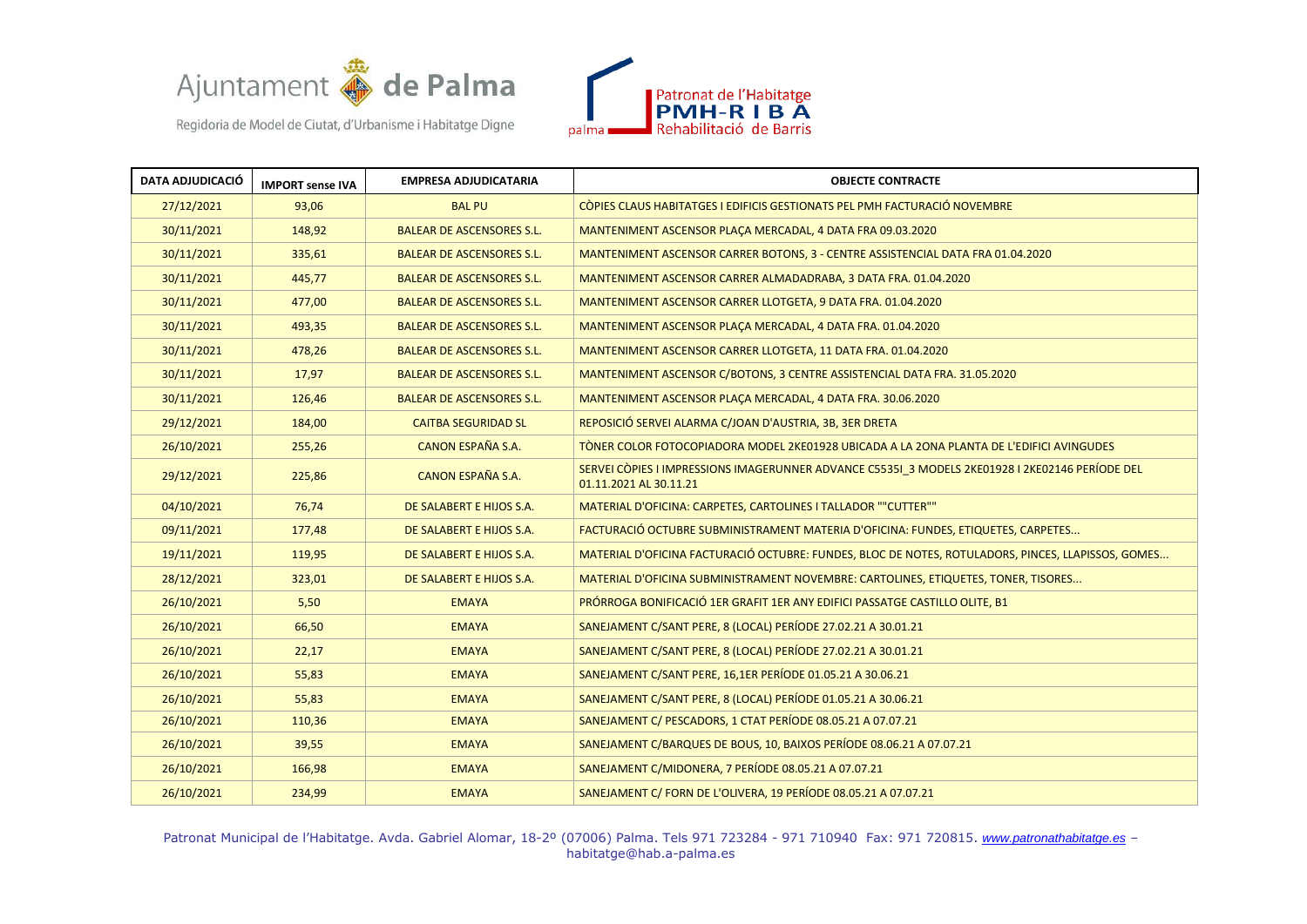



| 26/10/2021 | 78,88  | <b>EMAYA</b> | SANEJAMENT C/ PESCADORS, 6 CTAT PERÍODE 08.05.21 A 07.07.21           |
|------------|--------|--------------|-----------------------------------------------------------------------|
| 26/10/2021 | 141,85 | <b>EMAYA</b> | SANEJAMENT C/BARQUES DE BOU, 1 PERÍODE 08.05.21 A 07.07.21            |
| 26/10/2021 | 191,57 | <b>EMAYA</b> | SANEJAMENT C/ BARQUES DE BOU, 7B PERÍODE 08.05.21 A 07.07.21          |
| 26/10/2021 | 211,35 | <b>EMAYA</b> | SANEJAMENT C/TEMPLE, 12 PERÍODE 15.06.21 A 13.08.21                   |
| 26/10/2021 | 80,58  | <b>EMAYA</b> | SANEJAMENT C/TEMPLE, 12 PERÍODE 15.06.21 A 13.08.21                   |
| 26/10/2021 | 38,34  | <b>EMAYA</b> | SASNEJAMENT C/CERDA, 10 PERÍODE 19.06.21 A 20.08.21                   |
| 26/10/2021 | 23,00  | <b>EMAYA</b> | SASNEJAMENT C/CERDA, 10 PERÍODE 19.06.21 A 20.08.21                   |
| 26/10/2021 | 186,83 | <b>EMAYA</b> | SANEJAMENT PLACA NOVA DE LA FERRERIA, 2 PERÍODE 06.06.21 AL 05.08.21  |
| 26/10/2021 | 62,73  | <b>EMAYA</b> | SANEJAMENT C/BASTIÓ DEN BERARD, 8, PERÍODE 15.06.21 A 13.08.21        |
| 26/10/2021 | 76,66  | <b>EMAYA</b> | SANEJAMENT C/ CAN SALOM, 3 PERÍODE 15.06.21 A 13.08.21                |
| 26/10/2021 | 38,31  | <b>EMAYA</b> | SANEJAMENT PLACA LLORENC BISBAL, 11 PERÍODE 12.06.21 A 13.08.21       |
| 26/10/2021 | 963,20 | <b>EMAYA</b> | SANEJAMENT PLACA MERCADAL, 4 CTAT PERÍODE 12.06.21 A 13.08.21         |
| 26/10/2021 | 109,50 | <b>EMAYA</b> | SANEJAMEN C/POSADA DE MONSERRAT, 22 PERÍODE 19.06.21 A 19.08.21       |
| 26/10/2021 | 234,14 | <b>EMAYA</b> | SANEJAMENT PLACA SNTA FE, 8 CTAT PERÍODE 19.06.21 A 19.08.21          |
| 26/10/2021 | 71,36  | <b>EMAYA</b> | SANEJAMENT C/ SANT CRISTÒFOL, 3 PERÍODE 19.06.21 A 19.08.21           |
| 26/10/2021 | 79,45  | <b>EMAYA</b> | SANEJAMENT C/MOLINS MITJORN 2, PERÍODE 19.06.21 A 20.08.21            |
| 26/10/2021 | 33,80  | <b>EMAYA</b> | SANEJAMENT C/PORTA DE MAR, 12, 20N, 1ERA PERÍODE 15.06.21 A 13.08.21  |
| 26/10/2021 | 45,73  | <b>EMAYA</b> | SANEJAMENT C/DAMAS CALVET, 19B, 2ON, 2ONA PERÍODE 16.06.21 A 16.08.21 |
| 26/10/2021 | 24,11  | <b>EMAYA</b> | SANEJAMENT C/SAMAS CALVET, 19 PERÍODE 16.06.21 A 16.08.21             |
| 26/10/2021 | 33,13  | <b>EMAYA</b> | SANEJAMENT C/ ALMADRAV, 3, BAIXOS E PERÍODE 19.06.21 A 20.08.21       |
| 26/10/2021 | 21,40  | <b>EMAYA</b> | SANEJAMENT C/ARAGÓ 246 2-1                                            |
| 19/11/2021 | 63,97  | <b>EMAYA</b> | SANEJAMENT C/ SANT PERE, 16 PERÍODE 01.07.2021 A 31.08.2021           |
| 19/11/2021 | 29,52  | <b>EMAYA</b> | SANEJAMENT C/ SANT PERE, 16 PERÍODE 01.07.2021 A 31.08.2021           |
| 19/11/2021 | 86,06  | <b>EMAYA</b> | SANEJAMENT C/MIDONERA, 12 PERÍODE 08.07.2021 A 07.09.2021             |
| 19/11/2021 | 28,69  | <b>EMAYA</b> | SANEJAMENT C/MIDONERA, 12 PERÍODE 08.07.2021 A 07.09.2021             |
| 19/11/2021 | 61,62  | <b>EMAYA</b> | SANEJAMENT C/MIDONERA, 11 PERÍODE 08.09.2021 A 06.11.2021             |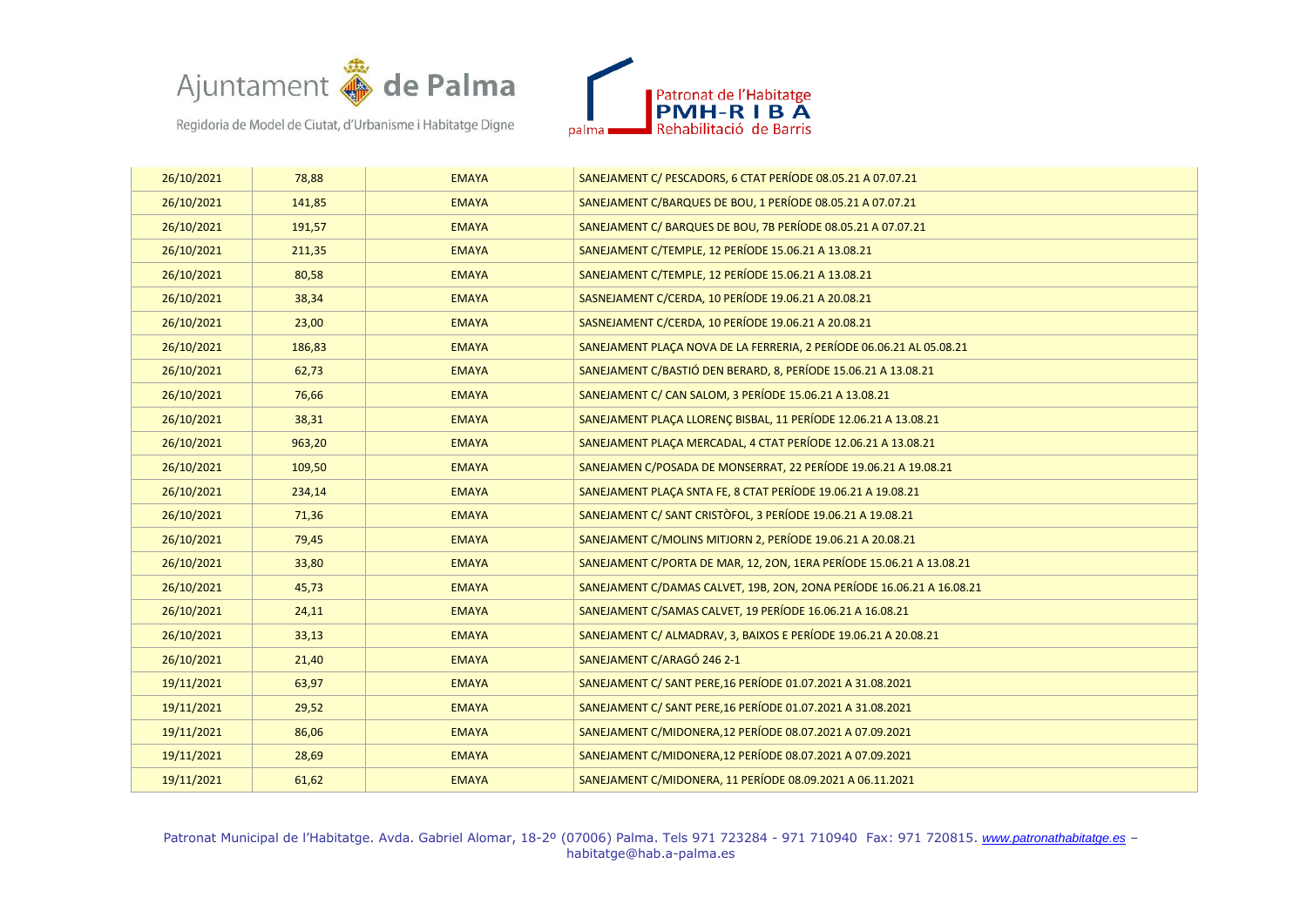



| 19/11/2021 | 128,45 | <b>EMAYA</b> | SANEJAMENT C/MIDONERA, 11 PERÍODE 07.11.2020 A 07.01.2021                   |
|------------|--------|--------------|-----------------------------------------------------------------------------|
| 19/11/2021 | 46,77  | <b>EMAYA</b> | SANEJAMENT C/MIDONERA, 11 PERÍODE 06.03.2021 A 07.05.2021                   |
| 19/11/2021 | 54,24  | <b>EMAYA</b> | SANEJAMENT C/ MIDONERA, 11 PERÍODE 08.05.21 A 07.07.2021                    |
| 19/11/2021 | 63,48  | <b>EMAYA</b> | SANEJAMENT C/MIDONERA, 11 PERÍODE 08.07.21 A 07.09.21                       |
| 19/11/2021 | 59,35  | <b>EMAYA</b> | SANEJAMENT C/MIDONERA, 11 PERÍODE 08.01.2021 A 05.03.2021                   |
| 19/11/2021 | 55,83  | <b>EMAYA</b> | SANEJAMENT C/SANT PERE LOCAL, 8 PERÍODE 01.07.2021 A 31.08.21               |
| 22/11/2021 | 348,17 | <b>EMAYA</b> | SANEJAMENT C/FORN DE L'OLIVERA, 6, OBRA PERÍODE 07.07.2021 A 07.09.2021     |
| 22/11/2021 | 38,70  | <b>EMAYA</b> | SANEJAMENT C/BARQUES DE BOU BAIXOS PERÍODE 07.07.2021 A 07.09.2021          |
| 22/11/2021 | 176,12 | <b>EMAYA</b> | SANEJAMENT C/MIDONERA, 7, PÈRÍODE 08.07.2021 A 07.09.2021                   |
| 22/11/2021 | 88,70  | <b>EMAYA</b> | SANEJAMENT C/PESCADORS, 1 - COMUNITAT PRÍODE 08.07.2021 A 07.09.2021        |
| 22/11/2021 | 73,67  | <b>EMAYA</b> | SANEJAMENT C/MIDONERA, 11 PERÍODE 08.07.2021 A 07.09.2021                   |
| 22/11/2021 | 167,29 | <b>EMAYA</b> | SANEJAMENT C/FORN DE L'OLIVERA, 18 - OBRA - PERÍODE 08.07.2021 A 07.09.2021 |
| 22/11/2021 | 155,36 | <b>EMAYA</b> | SANEJAMENT C/BARQUES DE BOU, 7 PERÍODE 08.07.2021 A 07.09.2021              |
| 22/11/2021 | 205,37 | <b>EMAYA</b> | SANEJAMENT C/BARQUES DE BOU, 7 PERÍODE 08.07.2021 A 07.09.2021              |
| 22/11/2021 | 224,21 | <b>EMAYA</b> | SANEJAMENT C/FORN DE L'OLIVERA, 19 PERÍODE 08.07.2021 A 07.09.2021          |
| 22/11/2021 | 79,62  | <b>EMAYA</b> | SANEJAMENT C/PESCADORS, 6 PERÍODE 08.07.2021 A 07.09.2021                   |
| 22/11/2021 | 23,74  | <b>EMAYA</b> | SANEJAMENT C/CORRALASSES, 7, 2ON, ESQUERRA PERÍODE 26.05.2021 A 07.07.2021  |
| 22/11/2021 | 9,95   | <b>EMAYA</b> | SANEJAMENT C/FELIP II 2A 1ER DRETA PERÍODE 27.07.2021 A 13.08.2021          |
| 22/11/2021 | 34,95  | <b>EMAYA</b> | SANEJAMENT C/MIDONERA, 4, PERÍODE 08.07.2021 A 07.09.2021                   |
| 28/12/2021 | 199,50 | <b>EMAYA</b> | SANEJAMENT .- C/TEMPLE, 12 PERÍODE 14.08.2021 A 14.10.2021                  |
| 28/12/2021 | 113,99 | <b>EMAYA</b> | SANEJAMENT .- C/TEMPLE, 12 PERÍODE 14.08.2021 A 14.10.2021                  |
| 28/12/2021 | 38,34  | <b>EMAYA</b> | SANEJAMENT C/ CERDA, 10 PERÍODE 21.08.2021 A 21.10.2021                     |
| 28/12/2021 | 23,00  | <b>EMAYA</b> | SANEJAMENT C/ CERDA, 10 PERÍODE 21.08.2021 A 21.10.2021                     |
| 28/12/2021 | 203,07 | <b>EMAYA</b> | SANEJAMENT PLAÇA NOVA DE LA FERRERIA PERÍODE 06.08.2021 A 05.10.2021        |
| 28/12/2021 | 71,68  | <b>EMAYA</b> | SANEJAMENT C/ CAN SALOM, 3 PERIODE 14.08.2021 A 14.10.2021                  |
| 28/12/2021 | 57,21  | <b>EMAYA</b> | SANEJAMENT C/ BASTIO DEN BERARD PERÍODE 14.08.2021 A 14.10.2021             |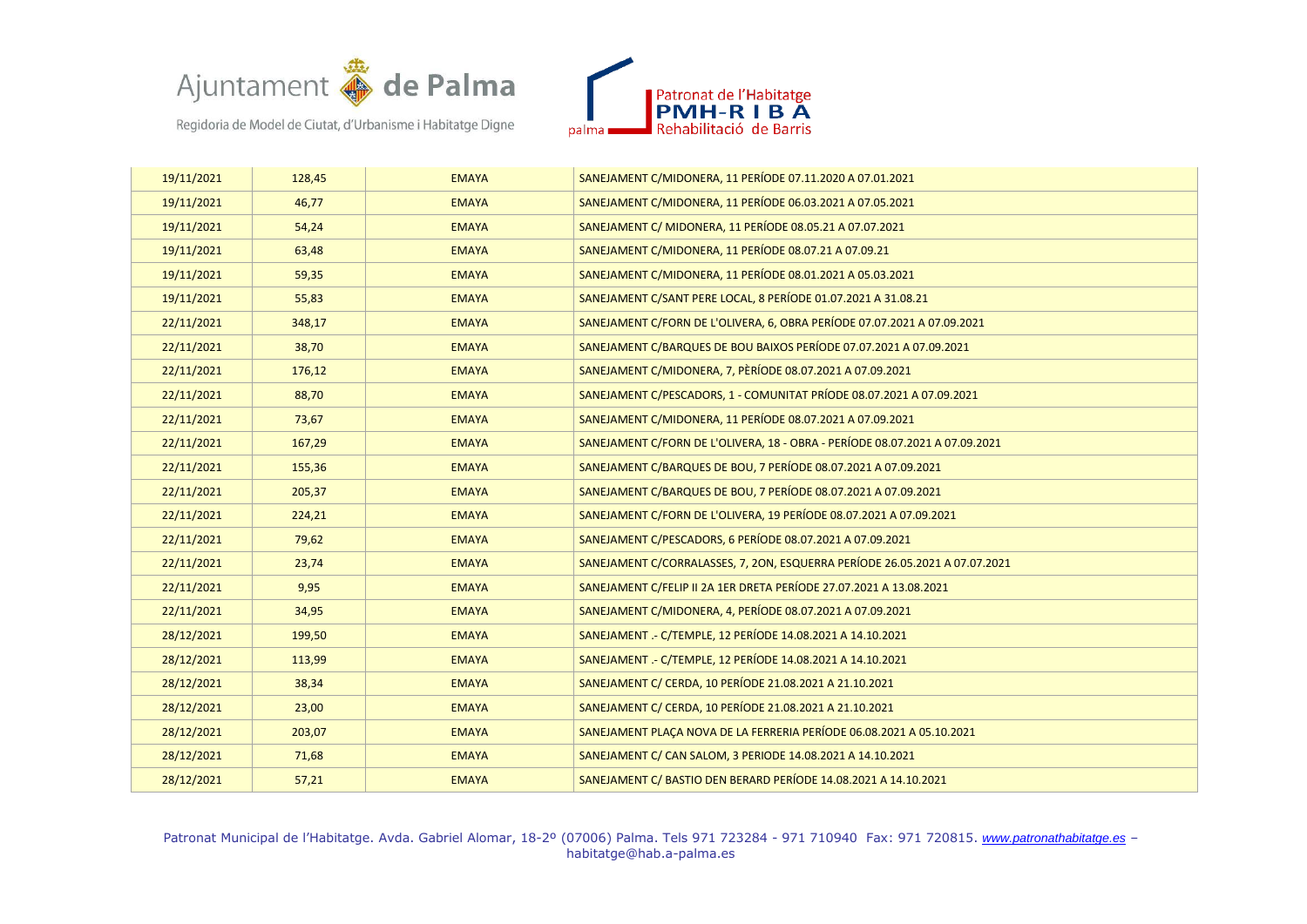



| 28/12/2021 | 365,12  | <b>EMAYA</b>                    | SANEJAMENT PLACA MERCADAL, 4 PERÍODE 14.08.2021 A 14.10.2021                       |
|------------|---------|---------------------------------|------------------------------------------------------------------------------------|
| 28/12/2021 | 83,88   | <b>EMAYA</b>                    | SANEJAMENT C/ SANT CRISTOFOL, 3 PERÍODE 20.08.2021 A 19.10.2021                    |
| 28/12/2021 | 219,04  | <b>EMAYA</b>                    | SANEJAMENT PLACA SANTA FE, 8 PERÍODE 20.08.2021 A 19.10.2021                       |
| 28/12/2021 | 100,88  | <b>EMAYA</b>                    | SANEJAMENT C/POSADA DE MONSERRAT, 22 PERÍODE 20.08.2021 A 19.10.2021               |
| 28/12/2021 | 77,85   | <b>EMAYA</b>                    | SANEJAMENT C/MOLINS DE MITJORN, 2 PERÍODE 21.08.21 A 21.10.21                      |
| 28/12/2021 | 33,80   | <b>EMAYA</b>                    | SANEJAMENT C/BARTOMEU CALDENTEY, 3B, 2ON PERÍODE 28.07.21 A 24.09.21               |
| 28/12/2021 | 12,60   | <b>EMAYA</b>                    | SANEJAMENT C/FRANCESC PRATS, 1A, 2ON, 1ERA PERÍODE 10.09.21 A 24.09.21             |
| 28/12/2021 | 36,83   | <b>EMAYA</b>                    | SANEJAMENT C/JOAN D'AUSTRIA 3B, 3ER, ESQUERRA PERÍODE 11.08.2021 A 13.10.2021      |
| 28/12/2021 | 38,45   | <b>EMAYA</b>                    | SANEJAMENT C/DAMAS CALVET, 18B, 2ON, 2ONA PERÍODE 17.08.21 A 15.10.21              |
| 28/12/2021 | 19,72   | <b>EMAYA</b>                    | SANEJAMENT C/DAMAS CALVET, 19, 1ER, 2ONA PERÍODE 09.09.2021 A 15.10.2021           |
| 28/12/2021 | 30,74   | <b>EMAYA</b>                    | SANEJAMENT C/DAMAS CALVET, 19, 1ER, PERÍODE 17.08.2021 A 15.10.2021                |
| 28/12/2021 | 3,97    | <b>EMAYA</b>                    | SANEJAMENT C/JOAN D'AUSTRIA 3B 3IZQ PERÍODE 26/01/20212 AL 01/02/2021              |
| 28/12/2021 | 179,72  | <b>EMAYA</b>                    | SANEJAMENT C/CASTILLO DE OLITE, 2B, 3ER, ESQUERRA PERÍODE 20.10.2021 AL 05.11.2021 |
| 29/12/2021 | 6747,30 | <b>EMAYA</b>                    | QUOTA FIXA RSU ANY 2021 DELS IMMOBLES QUE GESTIONA EL PMH                          |
| 26/10/2021 | 72,29   | <b>ENDESA ENERGIA XXI, S.L.</b> | SUBMINISTRAMENT PLAÇA MERCADAL4- COM. 25/05/2021-31/05/2021                        |
| 26/10/2021 | 1,34    | ENDESA ENERGIA XXI, S.L.        | SUBMINISTRAMENT AVDA GABRIEL ALOMAR 18BXS-25/05/2021-31/05/2021                    |
| 26/10/2021 | 14,68   | <b>ENDESA ENERGIA XXI, S.L.</b> | SUBMINISTRAMENT AVDA GABRIEL ALOMAR 18BXS-25/05/2021-31/05/2021                    |
| 26/10/2021 | 4,57    | ENDESA ENERGIA XXI, S.L.        | SUBMINISTRAMENT ALMADRAVA 4 BXS-3. 23/05/2021-31/05/2021                           |
| 26/10/2021 | 1,56    | <b>ENDESA ENERGIA XXI, S.L.</b> | SUBMINISTRAMENT BOTONS 3 3-D-28/04/2021-25/05/2021                                 |
| 26/10/2021 | 8,35    | ENDESA ENERGIA XXI, S.L.        | SUBMINISTRAMENT MUSIC BALTASAR SAMPER 1 2-1-11/05/2021-31/05/2021                  |
| 26/10/2021 | 8,71    | ENDESA ENERGIA XXI, S.L.        | SUBMINISTRAMENT MUSIC BALTASAR SAMPER 1 3-03 -11/05/2021-31/05/2021                |
| 26/10/2021 | 8,60    | <b>ENDESA ENERGIA XXI, S.L.</b> | SUBMINISTRAMENT BOTONS 3-1-B1-28/04/2021-25/05/2021                                |
| 26/10/2021 | 15,70   | <b>ENDESA ENERGIA XXI, S.L.</b> | SUBMINISTRAMENT LLOTGETA 9 2-1-04/05/2021-31/05/2021                               |
| 26/10/2021 | 3,29    | ENDESA ENERGIA XXI, S.L.        | SUBMINISTRAMENT EDITOR CALDENTEY 3 BXS-IZD-20/05/2021-31/05/2021                   |
| 27/10/2021 | 5,97    | ENDESA ENERGIA XXI, S.L.        | SUBMINISTRAMENT AVDA GABRIEL ALOMAR 18 BXS 24/07/2021-23/08/2021                   |
| 27/10/2021 | 65,61   | <b>ENDESA ENERGIA XXI, S.L.</b> | SUBMINISTRAMENT AVDA GABRIEL ALOMAR 18 BXS 24/07/2021-23/08/2021                   |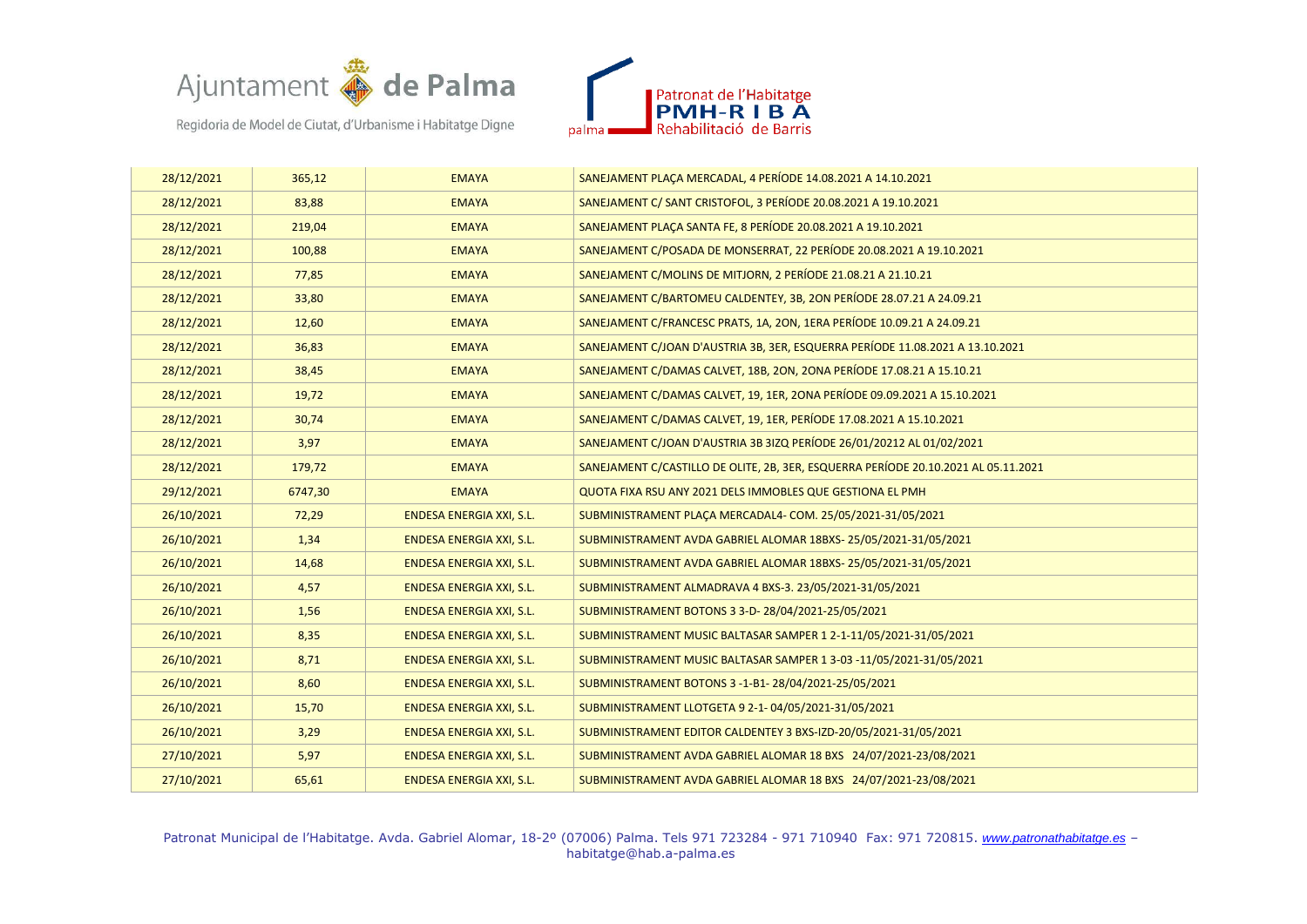



| 27/10/2021 | 7,55   | <b>ENDESA ENERGIA XXI, S.L.</b> | SUBMINISTRAMENT CORRALASSES 7 2-01 04/06/2021-29/06/2021                 |
|------------|--------|---------------------------------|--------------------------------------------------------------------------|
| 27/10/2021 | 1,08   | <b>ENDESA ENERGIA XXI, S.L.</b> | SUBMINISTRAMENT CORRALASSES 7 2-01 04/06/2021-29/06/2021                 |
| 27/10/2021 | 9,37   | ENDESA ENERGIA XXI, S.L.        | SUBMINISTRAMENT GAS LLOTGETA 9 2-1 -08/06/2021 AL 05/08/2021             |
| 27/10/2021 | 9,37   | ENDESA ENERGIA XXI, S.L.        | SUBMINISTRAMENT GAS LLOTGETA 9 2-1 -08/06/2021 AL 05/08/2021             |
| 27/10/2021 | 4,08   | <b>ENDESA ENERGIA XXI, S.L.</b> | SUBMINISTRAMENT ALMADRAVA 3 1-G 05/06/2021-18/06/2021                    |
| 27/10/2021 | 512,88 | <b>ENDESA ENERGIA XXI, S.L.</b> | SUBMINISTRAMENT PLAÇA MERCADAL 4 COMUNITAT 04/06/2021-29/06/2021         |
| 27/10/2021 | 493,00 | ENDESA ENERGIA XXI, S.L.        | SUBMINISTRAMENT PLACA MERCADAL 4 COMUNITAT 24/07/2021-23/08/2021         |
| 27/10/2021 | 8,58   | ENDESA ENERGIA XXI, S.L.        | SUBMINISTRAMENT FORN DE L'OLIVERA 15 COMUNITAT-21/07/2021 A 22/08/2021   |
| 27/10/2021 | 32,26  | <b>ENDESA ENERGIA XXI, S.L.</b> | SUBMINISTRAMENT LLOTGETA 9 2-1-02/07/2021 AL 02/08/2021                  |
| 27/10/2021 | 8,63   | ENDESA ENERGIA XXI, S.L.        | SUBMINISTRAMENT SES BARQUES DE BOU 7 COMUNITAT-21/07/2021 A 22/08/2021   |
| 27/10/2021 | 9,94   | <b>ENDESA ENERGIA XXI, S.L.</b> | SUBMINISTRAMENT ALMADRAVA 3B BXS-4 14/01/2021-25/01/2021                 |
| 27/10/2021 | 19,97  | ENDESA ENERGIA XXI, S.L.        | SUBMINISTRAMENT GAS MUSIC BALTASAR SAMPER 1 3C-11/06/2021-12/08/2021     |
| 27/10/2021 | 2,94   | ENDESA ENERGIA XXI, S.L.        | SUBMINISTRAMENT BOTONS 3 3D -22/06/2021-05/07/2021                       |
| 27/10/2021 | 6,01   | ENDESA ENERGIA XXI, S.L.        | SUBMINISTRAMENT BOTONS 3 3D -31/05/2021-22/06/2021                       |
| 27/10/2021 | 38,53  | <b>ENDESA ENERGIA XXI, S.L.</b> | SUBMINISTRAMENT DAMAS CALVET 19B2-2-24/07/2021 A 20/08/2021              |
| 27/10/2021 | 9,47   | <b>ENDESA ENERGIA XXI, S.L.</b> | SUBMINISTRAMENT MUSIC BALTASAR SAMPER 1 3-3-10/07/2021 A 08/08/2021      |
| 27/10/2021 | 2,62   | <b>ENDESA ENERGIA XXI, S.L.</b> | SUBMINISTRAMENT BOTONS 3 1-B 1-B 25/05/2021 A 31/05/2021                 |
| 27/10/2021 | 4,98   | ENDESA ENERGIA XXI, S.L.        | SUBMINISTRAMENT GAS PORTA DE MAR 12 2-A -09/08/2021 AL 25/08/2021        |
| 27/10/2021 | 17,83  | ENDESA ENERGIA XXI, S.L.        | SUBMINISTRAMENT GAS PORTA DE MAR 12 2-A -14/06/2021 AL 09/08/2021        |
| 27/10/2021 | 14,57  | <b>ENDESA ENERGIA XXI, S.L.</b> | SUBMINISTRAMENT GAS EDITOR CALDENTEY 3 BXS-IZQ -20/05/2021 AL 21/07/2021 |
| 27/10/2021 | 6,79   | ENDESA ENERGIA XXI, S.L.        | SUBMINISTRAMENT EDITOR CALDENTEY 3 BXS-IZQ -10/07/2021 AL 09/08/2021     |
| 27/10/2021 | 99,04  | <b>ENDESA ENERGIA XXI, S.L.</b> | SUBMINISTRAMENT FELIP II 4A 1IZQ 29/07/2021 AL 19/08/2021                |
| 27/10/2021 | 9,09   | ENDESA ENERGIA XXI, S.L.        | SUBMINISTRAMENT PORTA DE MAR 12 1-A 25/07/2021 AL 23/08/2021             |
| 27/10/2021 | 10,98  | ENDESA ENERGIA XXI, S.L.        | SUBMINISTRAMENT PORTA DE MAR 12 1-A 20/06/2021 AL 25/07/2021             |
| 27/10/2021 | 11,27  | ENDESA ENERGIA XXI, S.L.        | SUBMINISTRAMENT CORRALASSES 7 2-1 29/06/2021 AL 31/07/2021               |
| 27/10/2021 | 9,93   | ENDESA ENERGIA XXI, S.L.        | SUBMINISTRAMENT CORRALASSES 7 2-1 31/07/2021 AL 29/08/2021               |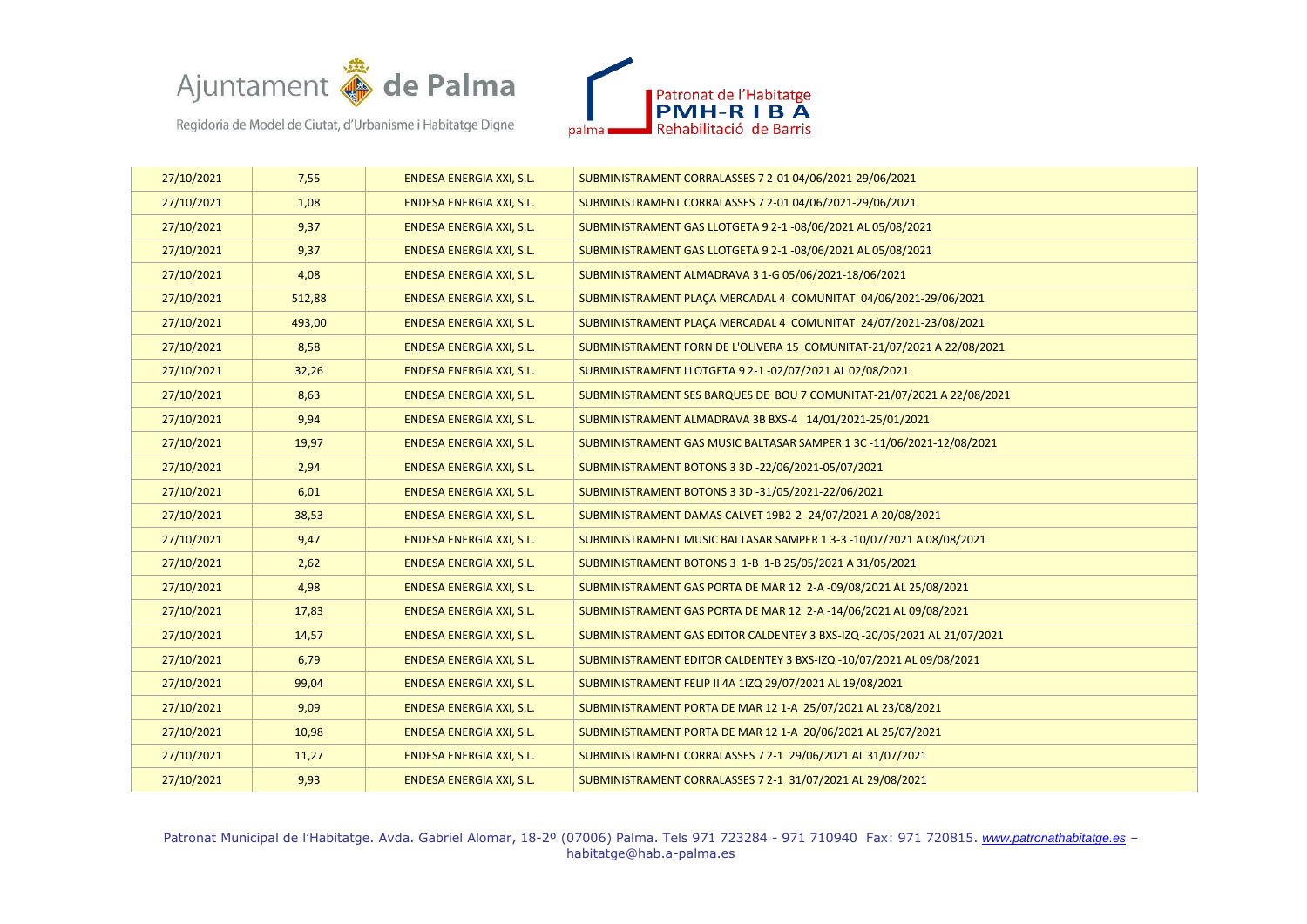



| 27/10/2021 | 10,24  | <b>ENDESA ENERGIA XXI, S.L.</b> | SUBMINISTRAMENT BOTONS 3 3-D 28/04/2021 AL 25/05/2021                   |
|------------|--------|---------------------------------|-------------------------------------------------------------------------|
| 22/11/2021 | 6,79   | <b>ENDESA ENERGIA XXI, S.L.</b> | SUBMINISTRAMENTGABRIEL ALOMAR 18 BXS 23/08/2021 AL 27/09/2021           |
| 22/11/2021 | 74,64  | ENDESA ENERGIA XXI, S.L.        | SUBMINISTRAMENTGABRIEL ALOMAR 18 BXS 23/08/2021 AL 27/09/2021           |
| 22/11/2021 | 11,98  | <b>ENDESA ENERGIA XXI, S.L.</b> | SUBMINISTRAMENT ALMADRAVA3 1-G -18/06/2021 A 05/07/2021                 |
| 22/11/2021 | 18,73  | <b>ENDESA ENERGIA XXI, S.L.</b> | SUBMINISTRAMENT GAS EDITOR CALDENTEY 3 1-A 21/07/2021 AL 24/09/2021     |
| 22/11/2021 | 3,10   | <b>ENDESA ENERGIA XXI, S.L.</b> | SUBMINISTRAMENT ALMADRAVA 3 1-1 31/05/2021 AL 03/06/2021                |
| 22/11/2021 | 7,89   | <b>ENDESA ENERGIA XXI, S.L.</b> | SUBMINISTRAMENT SES BARQUES DE BOU 7 CDAD 22/08/2021 AL 21/09/2021      |
| 22/11/2021 | 7,92   | <b>ENDESA ENERGIA XXI, S.L.</b> | SUBMINISTRAMENT FORN DE L'OLIVERA 15 CDAD 22/08/2021 AL 22/09/2021      |
| 22/11/2021 | 3,45   | ENDESA ENERGIA XXI, S.L.        | SUBMINISTRAMENT LLOTGETA 9 2-1 02/08/2021 AL 05/08/2021                 |
| 22/11/2021 | 2,28   | ENDESA ENERGIA XXI, S.L.        | SUBMINISTRAMENT ALMADRAVA 3 1-2 31/05/2021 AL 03/06/2021                |
| 24/11/2021 | 8,29   | ENDESA ENERGIA XXI, S.L.        | SUBMINISTRAMENT SES BARQUES DE BOU 20 ESCA-A 2 -26/08/2021 A 23/09/2021 |
| 24/11/2021 | 11,07  | <b>ENDESA ENERGIA XXI, S.L.</b> | SUBMINISTRAMENT PORTA DE MAR 15 BXS-01-26/08/2021 A 21/09/2021          |
| 24/11/2021 | 8,30   | ENDESA ENERGIA XXI, S.L.        | SUBMINISTRAMENTBOTONS3 3-A-26/08/2021 A 15/09/2021                      |
| 24/11/2021 | 150,23 | ENDESA ENERGIA XXI, S.L.        | SUBMINISTRAMENT JOAN AUSTRIA 3A 3DCH -27/08/2021 A 07/09/2021           |
| 24/11/2021 | 10,04  | <b>ENDESA ENERGIA XXI, S.L.</b> | SUBMINISTRAMENT DAMAS CALVET 19B2-2-14/07/2021 A 15/09/2021             |
| 24/11/2021 | 9,51   | <b>ENDESA ENERGIA XXI, S.L.</b> | SUBMINISTRAMENT CORRALASSES 7 2-1 29/08/2021 A30/09/2021                |
| 24/11/2021 | 577,09 | <b>ENDESA ENERGIA XXI, S.L.</b> | SUBMINISTRAMENT PLACA MERCADAL 4 CDAD 23/08/2021 AL 22/09/2021          |
| 24/11/2021 | 10,89  | <b>ENDESA ENERGIA XXI, S.L.</b> | SUBMINISTRAMENT ALMADRAVA 3 BXS-3 31/05/2021 AL 14/06/2021              |
| 24/11/2021 | 9,25   | ENDESA ENERGIA XXI, S.L.        | SUBMINISTRAMENT GAS ARAGO 246 2-A 21/07/2021 AL 17/09/2021              |
| 24/11/2021 | 54,62  | <b>ENDESA ENERGIA XXI, S.L.</b> | SUBMINISTRAMENT DAMAS CALVET 19B 2-2 20/08/2021 AL 22/09/2021           |
| 24/11/2021 | 17,19  | <b>ENDESA ENERGIA XXI, S.L.</b> | SUBMINISTRAMENT MUSIC BALTASAR SAMPER 1 2-1 10/07/2021 AL 05/08/2021    |
| 24/11/2021 | 9,80   | <b>ENDESA ENERGIA XXI, S.L.</b> | SUBMINISTRAMENT MUSIC BALTASAR SAMPER 1 3-3 08/08/2021 AL 07/09/2021    |
| 24/11/2021 | 1,24   | ENDESA ENERGIA XXI, S.L.        | SUBMINISTRAMENT PORTA DE MAR 12 2-A 23/08/2021 AL25/08/2021             |
| 24/11/2021 | 11,98  | ENDESA ENERGIA XXI, S.L.        | SUBMINISTRAMENT PORTA DE MAR 12 2-A 25/07/2021 AL23/08/2021             |
| 24/11/2021 | 9,42   | <b>ENDESA ENERGIA XXI, S.L.</b> | SUBMINISTRAMENT DAMAS CALVET 19 1-1 04/07/2021 AL 02/08/2021            |
| 24/11/2021 | 31,91  | <b>ENDESA ENERGIA XXI, S.L.</b> | SUBMINISTRAMENT DAMAS CALVET 19 1-1 02/08/2021 AL 01/09/2021            |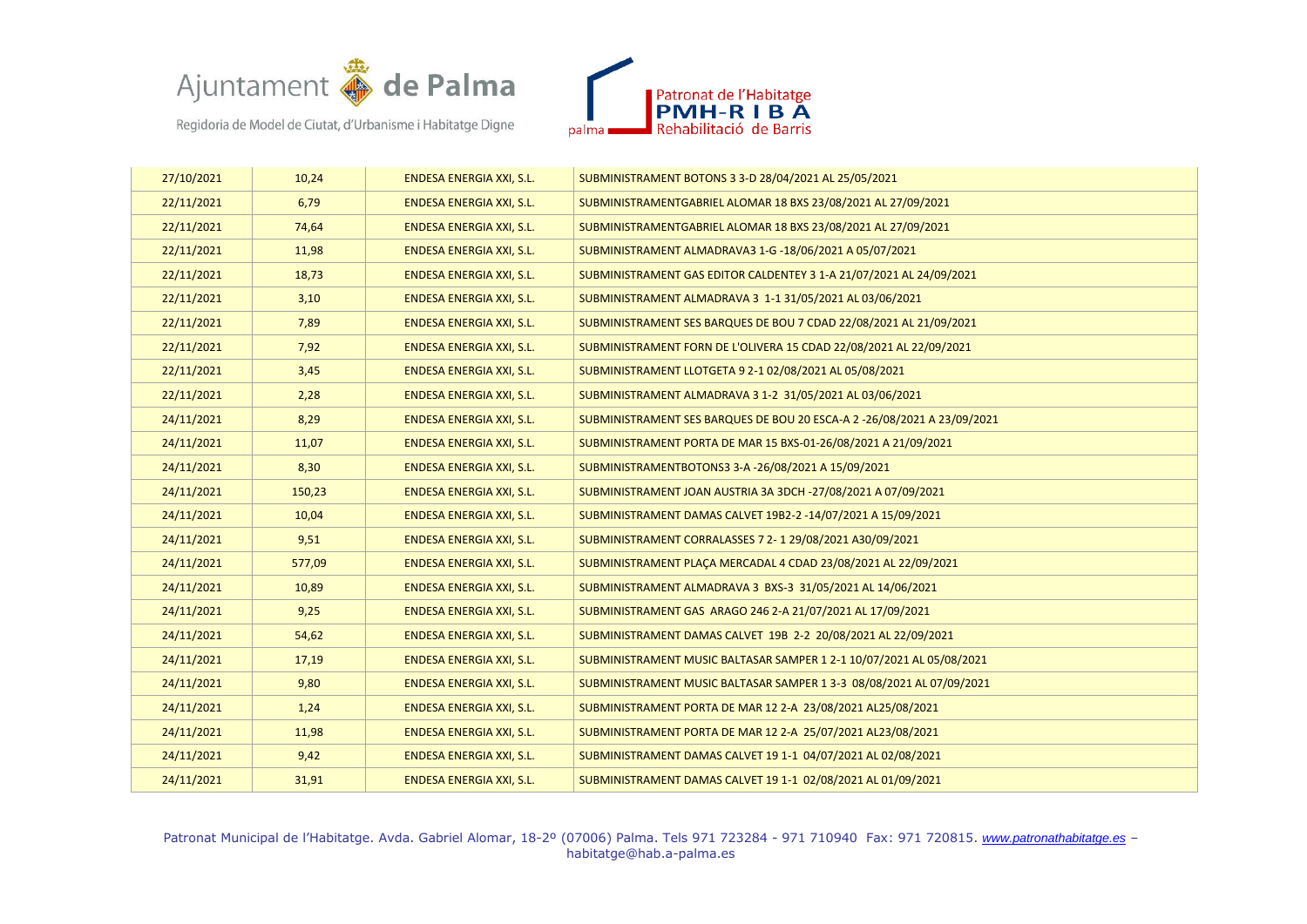



| 24/11/2021 | 14,29 | <b>ENDESA ENERGIA XXI, S.L.</b> | SUBMINISTRAMENT GAS DAMAS CALVET 19 1-1 14/07/2021 AL15/09/2021                                      |
|------------|-------|---------------------------------|------------------------------------------------------------------------------------------------------|
| 24/11/2021 | 16,95 | <b>ENDESA ENERGIA XXI, S.L.</b> | SUBMINISTRAMENT GAS EDITOR CALDENTEY 3 BXS-IZQ 21/07/2021 AL 24/09/2021                              |
| 24/11/2021 | 8,05  | <b>ENDESA ENERGIA XXI, S.L.</b> | SUBMINISTRAMENT GAS EDITOR CALDENTEY 3 BXS-IZQ 09/08/2021 AL 08/09/2021                              |
| 24/11/2021 | 11,89 | <b>ENDESA ENERGIA XXI, S.L.</b> | SUBMINISTRAMENT FELIP II 2A 1DRETA 06/08/2021 AL 09/09/2021                                          |
| 24/11/2021 | 7,74  | <b>ENDESA ENERGIA XXI, S.L.</b> | SUBMINISTRAMENT PORTA DE MAR 12 BXS 26/08/2021 AL 22/09/2021                                         |
| 24/11/2021 | 9,94  | <b>ENDESA ENERGIA XXI, S.L.</b> | SUBMINISTRAMENT JOAN D'AUSTRIA 3B 3IZQ 26/08/2021 AL 17/09/2021                                      |
| 24/11/2021 | 9,37  | <b>ENDESA ENERGIA XXI, S.L.</b> | SUBMINISTRAMENT GAS PASSATGE CALA MURTA 2 3-4 08/09/2021 AL 23/09/2021                               |
| 23/12/2021 | 8,65  | <b>ENDESA ENERGIA XXI, S.L.</b> | REF. 50000463954 CONSUM ELECTRICITAT C/FORN DE L'OLIVERA, 21 (COMUNITAT) PERÍODE 23.10.20 A 23.11.20 |
| 23/12/2021 | 10,12 | <b>ENDESA ENERGIA XXI, S.L.</b> | REF. 50000463954 CONSUM ELECTRICITAT C/FORN DE L'OLIVERA, 21 (COMUNITAT) PERÍODE 21.09.20 A 25.10.20 |
| 23/12/2021 | 8,63  | ENDESA ENERGIA XXI, S.L.        | REF. 50000463954 CONSUM ELECTRICITAT C/FORN DE L'OLIVERA, 21 (COMUNITAT) PERÍODE 23.08.20 A 21.09.20 |
| 23/12/2021 | 9,80  | <b>ENDESA ENERGIA XXI, S.L.</b> | REF. 50000463954 CONSUM ELECTRICITAT C/FORN DE L'OLIVERA, 21 (COMUNITAT) PERÍODE 21.07.20 A 23.08.20 |
| 23/12/2021 | 8,30  | ENDESA ENERGIA XXI, S.L.        | REF. 50000463954 CONSUM ELECTRICITAT C/FORN DE L'OLIVERA, 21 (COMUNITAT) PERÍODE 25.05.20 A 22.06.20 |
| 23/12/2021 | 17,42 | ENDESA ENERGIA XXI, S.L.        | REF. 50000463954 CONSUM ELECTRICITAT C/FORN DE L'OLIVERA, 21 (COMUNITAT) PERÍODE 27.04.20 A 25.05.20 |
| 23/12/2021 | 36,08 | <b>ENDESA ENERGIA XXI, S.L.</b> | REF. 50000463954 CONSUM ELECTRICITAT C/FORN DE L'OLIVERA, 21 (COMUNITAT) PERÍODE 25.01.20 A 24.02.20 |
| 23/12/2021 | 21,05 | ENDESA ENERGIA XXI, S.L.        | REF. 50000463954 CONSUM ELECTRICITAT C/FORN DE L'OLIVERA, 21 (COMUNITAT) PERÍODE 25.12.19 A 25.01.20 |
| 23/12/2021 | 13,98 | ENDESA ENERGIA XXI, S.L.        | REF. 50000463954 CONSUM ELECTRICITAT C/FORN DE L'OLIVERA, 21 (COMUNITAT) PERÍODE 25.11.19 A 25.12.19 |
| 23/12/2021 | 16,71 | ENDESA ENERGIA XXI, S.L.        | REF. 50000463954 CONSUM ELECTRICITAT C/FORN DE L'OLIVERA, 21 (COMUNITAT) PERÍODE 21.10.19 A 25.11.19 |
| 23/12/2021 | 12,94 | ENDESA ENERGIA XXI, S.L.        | REF. 50000463954 CONSUM ELECTRICITAT C/FORN DE L'OLIVERA, 21 (COMUNITAT) PERÍODE 22.09.19 A 21.10.19 |
| 23/12/2021 | 12,10 | <b>ENDESA ENERGIA XXI, S.L.</b> | REF. 50000463954 CONSUM ELECTRICITAT C/FORN DE L'OLIVERA, 21 (COMUNITAT) PERÍODE 24.08.15 A 27.09.15 |
| 23/12/2021 | 11,49 | <b>ENDESA ENERGIA XXI, S.L.</b> | REF. 50000463954 CONSUM ELECTRICITAT C/FORN DE L'OLIVERA, 21 (COMUNITAT) PERÍODE 21.08.18 A 22.09.18 |
| 23/12/2021 | 27,18 | ENDESA ENERGIA XXI, S.L.        | REF. 50000463954 CONSUM ELECTRICITAT C/FORN DE L'OLIVERA, 21 (COMUNITAT) PERÍODE 23.03.21 A 25.05.21 |
| 23/12/2021 | 8,68  | <b>ENDESA ENERGIA XXI, S.L.</b> | REF. 50000463954 CONSUM ELECTRICITAT C/FORN DE L'OLIVERA, 21 (COMUNITAT) PERÍODE 22.02.21 A 23.03.21 |
| 23/12/2021 | 8,35  | ENDESA ENERGIA XXI, S.L.        | REF. 50000463954 CONSUM ELECTRICITAT C/FORN DE L'OLIVERA, 21 (COMUNITAT) PERÍODE 25.01.21 A 22.02.21 |
| 23/12/2021 | 9,07  | ENDESA ENERGIA XXI, S.L.        | REF. 50000463954 CONSUM ELECTRICITAT C/FORN DE L'OLIVERA, 21 (COMUNITAT) PERÍODE 26.12.20 A 25.01.21 |
| 23/12/2021 | 9,88  | ENDESA ENERGIA XXI, S.L.        | REF. 50000463954 CONSUM ELECTRICITAT C/FORN DE L'OLIVERA, 21 (COMUNITAT) PERÍODE 23.11.20 A 26.12.20 |
| 23/12/2021 | 8,60  | ENDESA ENERGIA XXI, S.L.        | REF. 50000463954 CONSUM ELECTRICITAT C/FORN DE L'OLIVERA, 21 (COMUNITAT) PERÍODE 22.06.20 A 21.07.20 |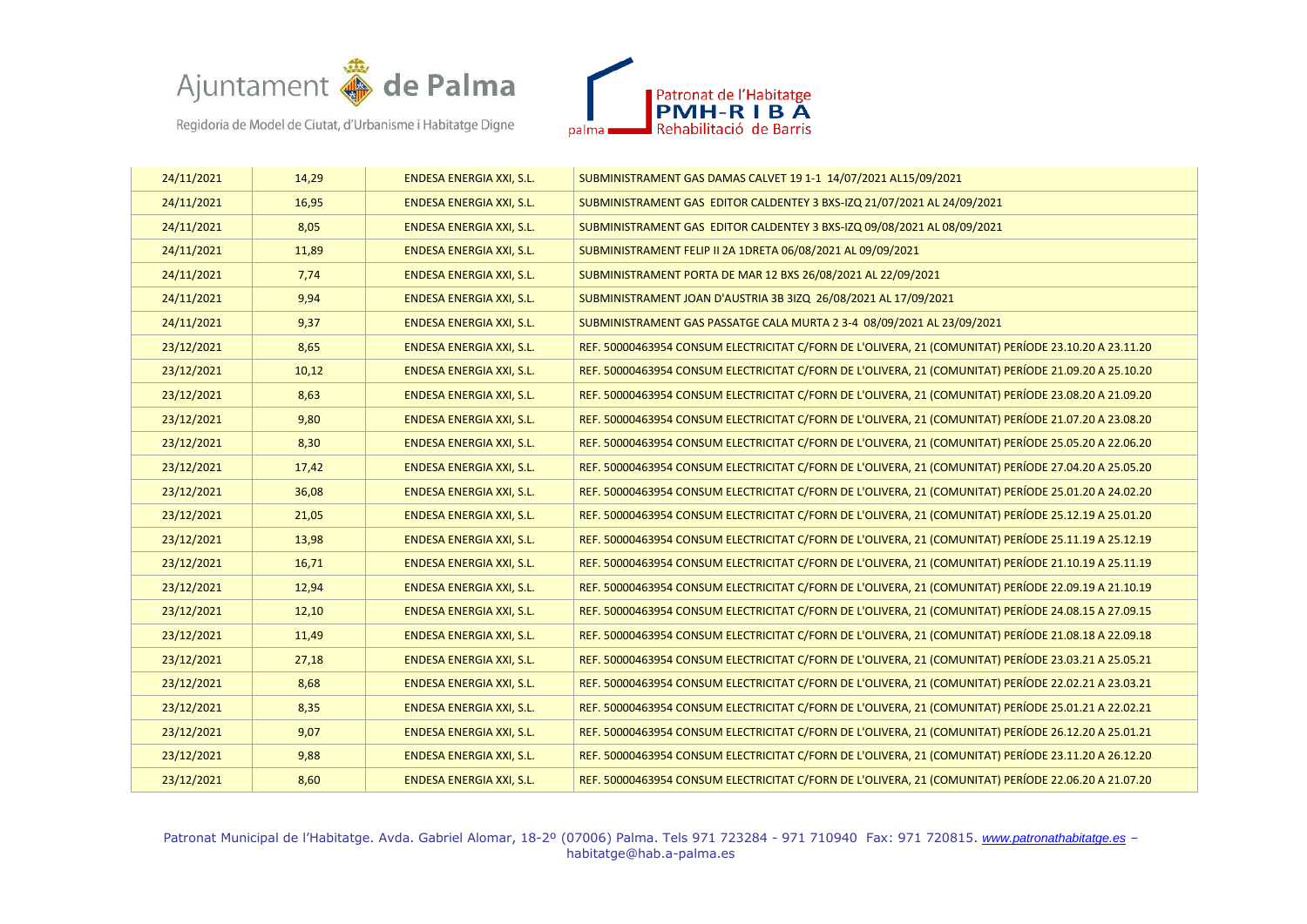



| 23/12/2021 | 31,59 | <b>ENDESA ENERGIA XXI, S.L.</b> | REF. 50000463954 CONSUM ELECTRICITAT C/FORN DE L'OLIVERA, 21 (COMUNITAT) PERÍODE 23.03.20 A 27.04.20     |
|------------|-------|---------------------------------|----------------------------------------------------------------------------------------------------------|
| 23/12/2021 | 27,88 | <b>ENDESA ENERGIA XXI, S.L.</b> | REF. 50000463954 CONSUM ELECTRICITAT C/FORN DE L'OLIVERA, 21 (COMUNITAT) PERÍODE 24.02.20 A 23.03.20     |
| 23/12/2021 | 6,93  | <b>ENDESA ENERGIA XXI, S.L.</b> | REF.50000351359 CONSUM ELECTRICITAT C/BARQUES DE BOU, 9 (COMUNITAT) PERÍODE 21/09/21 A 24/10/21          |
| 23/12/2021 | 7,17  | <b>ENDESA ENERGIA XXI, S.L.</b> | REF.50000351359 CONSUM ELECTRICITAT C/BARQUES DE BOU, 9 PERÍODE 22/08/21 A 21/09/21                      |
| 23/12/2021 | 7,82  | ENDESA ENERGIA XXI, S.L.        | REF.50000351359 CONSUM ELECTRICITAT C/BARQUES DE BOU, 9 PERÍODE 21/07/21 A 22/08/21                      |
| 23/12/2021 | 7,42  | ENDESA ENERGIA XXI, S.L.        | REF.50000351359 CONSUM ELECTRICITAT C/SES BARQUES DE BOU, 9 (COMUNITAT) PERÍODE 21.06.21 A 21.07.21      |
| 23/12/2021 | 5,25  | <b>ENDESA ENERGIA XXI, S.L.</b> | REF. 50000351359 CONSUM ELECTRICITAT C/SES BARQUES DE BOU, 9 (COMUNITAT) PERÍODE 31.05.21 A 21.06.21     |
| 23/12/2021 | 1,93  | <b>ENDESA ENERGIA XXI, S.L.</b> | REF. 50000351359 CONSUM ELECTRICITAT C/SES BARQUES DE BOU, 9 (COMUNITAT) PERÍODE 24.05.21 A 31.05.21     |
| 23/12/2021 | 8,25  | <b>ENDESA ENERGIA XXI, S.L.</b> | REF. 50000351359 CONSUM ELECTRICITAT C/SES BARQUES DE BOU, 9 (COMUNITAT) PERÍODE 27.04.21 A 24.05.21     |
| 23/12/2021 | 10,68 | ENDESA ENERGIA XXI, S.L.        | REF. 50000351359 CONSUM ELECTRICITAT C/SES BARQUES DE BOU, 9 (COMUNITAT) PERÍODE 23.03.21 A 27.04.21     |
| 23/12/2021 | 8,79  | <b>ENDESA ENERGIA XXI, S.L.</b> | REF. 50000351359 CONSUM ELECTRICITAT C/SES BARQUES DE BOU, 9 (COMUNITAT) PERÍODE 22.02.21 A 23.03.21     |
| 23/12/2021 | 8,15  | <b>ENDESA ENERGIA XXI, S.L.</b> | REF. 50000351359 CONSUM ELECTRICITAT C/SES BARQUES DE BOU, 9 (COMUNITAT) PERÍODE 26.01.21 A 22.02.21     |
| 23/12/2021 | 9,20  | ENDESA ENERGIA XXI, S.L.        | REF. 50000351359 CONSUM ELECTRICITAT C/SES BARQUES DE BOU, 9 (COMUNITAT) PERÍODE 27.12.20 A 26.01.21     |
| 23/12/2021 | 10,61 | <b>ENDESA ENERGIA XXI, S.L.</b> | REF. 50000351359 CONSUM ELECTRICITAT C/SES BARQUES DE BOU, 9 (COMUNITAT) PERÍODE 22.11.20 A 27.12.20     |
| 27/12/2021 | 8,42  | <b>ENDESA ENERGIA XXI, S.L.</b> | REF. 50000351359 CONSUM ELECTRICITAT C/SES BARQUES DE BOU, 9 (COMUNITAT) PERÍODE 25.10.20 A 22.11.20     |
| 27/12/2021 | 9,22  | <b>ENDESA ENERGIA XXI, S.L.</b> | REF. 50000351359 CONSUM ELECTRICITAT C/SES BARQUES DE BOU, 9 (COMUNITAT) PERÍODE 23.08.20 A 22.09.20     |
| 27/12/2021 | 9,00  | ENDESA ENERGIA XXI, S.L.        | REF. 50000351359 CONSUM ELECTRICITAT C/SES BARQUES DE BOU, 9 (COMUNITAT) PERÍODE 21.06.20 A 21.07.20     |
| 27/12/2021 | 9,14  | <b>ENDESA ENERGIA XXI, S.L.</b> | REF. 50000351359 CONSUM ELECTRICITAT C/SES BARQUES DE BOU, 9 (COMUNITAT) PERÍODE 25.01.2020 A 24.02.2020 |
| 27/12/2021 | 10,09 | <b>ENDESA ENERGIA XXI, S.L.</b> | REF. 50000351359 CONSUM ELECTRICITAT C/SES BARQUES DE BOU, 9 (COMUNITAT) PERÍODE 21.08.18 A 23.09.18     |
| 27/12/2021 | 9,60  | ENDESA ENERGIA XXI, S.L.        | REF. 50000351359 CONSUM ELECTRICITAT C/SES BARQUES DE BOU, 9 (COMUNITAT) PERÍODE 27.08.2015 A 27.09.2015 |
| 27/12/2021 | 8,58  | ENDESA ENERGIA XXI, S.L.        | REF. 50000351359 CONSUM ELECTRICITAT C/SES BARQUES DE BOU, 9 (COMUNITAT) PERÍODE 29.04.15 A 27.05.15     |
| 27/12/2021 | 10,48 | <b>ENDESA ENERGIA XXI, S.L.</b> | REF. 50000351359 CONSUM ELECTRICITAT C/SES BARQUES DE BOU, 9 (COMUNITAT) PERÍODE 26.03.2015 A 29.04.2015 |
| 27/12/2021 | 2,90  | <b>ENDESA ENERGIA XXI, S.L.</b> | REF. 50000351359 CONSUM ELECTRICITAT C/SES BARQUES DE BOU, 9 (COMUNITAT) PERÍODE 23.08.2013 A 03.09.2013 |
| 27/12/2021 | 10,54 | ENDESA ENERGIA XXI, S.L.        | REF. 50000351359 CONSUM ELECTRICITAT C/SES BARQUES DE BOU, 9 (COMUNITAT) PERÍODE 01.07.2013 A 23.08.2013 |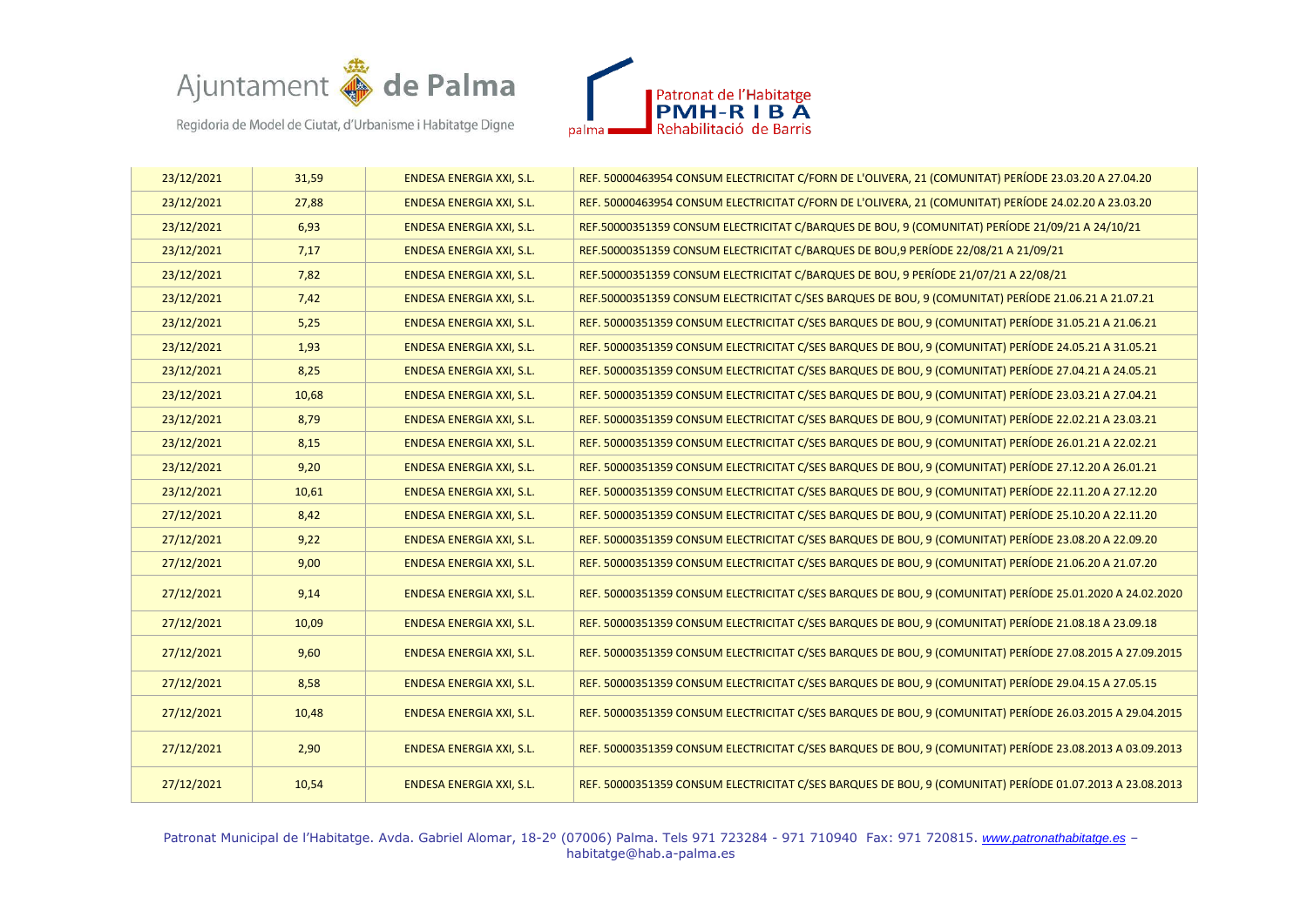



| 27/12/2021 | 9,64   | ENDESA ENERGIA XXI, S.L.        | REF. 50000351359 CONSUM ELECTRICITAT C/SES BARQUES DE BOU, 9 (COMUNITAT) PERÍODE 06.05.2013 A 01.07.2013 |
|------------|--------|---------------------------------|----------------------------------------------------------------------------------------------------------|
| 27/12/2021 | 10,47  | ENDESA ENERGIA XXI, S.L.        | REF. 50000351359 CONSUM ELECTRICITAT C/SES BARQUES DE BOU, 9 (COMUNITAT) PERÍODE 04.03.2013 A 06.05.2013 |
| 27/12/2021 | 4,85   | ENDESA ENERGIA XXI, S.L.        | REF. 50000351359 CONSUM ELECTRICITAT C/SES BARQUES DE BOU, 9 (COMUNITAT) PERÍODE 04.02.2013 A 04.03.2013 |
| 27/12/2021 | 5,48   | ENDESA ENERGIA XXI, S.L.        | REF. 50000351359 CONSUM ELECTRICITAT C/SES BARQUES DE BOU, 9 (COMUNITAT) PERÍODE 02.01.2013 A 04.02.2013 |
| 27/12/2021 | 17,64  | ENDESA ENERGIA XXI, S.L.        | REF. 50000351359 CONSUM ELECTRICITAT C/SES BARQUES DE BOU, 9 (COMUNITAT) PERÍODE 05.11.2012 A 04.12.2012 |
| 27/12/2021 | 5,89   | ENDESA ENERGIA XXI, S.L.        | REF. 50000351359 CONSUM ELECTRICITAT C/SES BARQUES DE BOU, 9 (COMUNITAT) PERÍODE 31.08.2012 A 02.10.2012 |
| 28/12/2021 | 8,43   | ENDESA ENERGIA XXI, S.L.        | SUBMINISTRAMENT AVDA GABRIEL ALOMAR 18 BXS 22/09/2021 A 25/10/2021                                       |
| 28/12/2021 | 92,75  | ENDESA ENERGIA XXI, S.L.        | SUBMINISTRAMENT AVDA GABRIEL ALOMAR 18 BXS 22/09/2021 A 25/10/2021                                       |
| 28/12/2021 | 6,72   | ENDESA ENERGIA XXI, S.L.        | SUBMINISTRAMENT SES BARQUES DE BOU 7 CDAD 21/09/2021 A 24/10/2021                                        |
| 28/12/2021 | 1,27   | ENDESA ENERGIA XXI, S.L.        | SUBMINISTRAMENT SES BARQUES DE BOU 7 CDAD 21/09/2021 A 24/10/2021                                        |
| 28/12/2021 | 37,87  | ENDESA ENERGIA XXI, S.L.        | SUBMINISTRAMENT PORTA DE MAR 12 1-A 08/09/2021 A 04/10/2021                                              |
| 28/12/2021 | 55,88  | <b>ENDESA ENERGIA XXI, S.L.</b> | SUBMINISTRAMENT PORTA DE MAR 12 1-A 04/10/2021 A 07/11/2021                                              |
| 28/12/2021 | 22,23  | ENDESA ENERGIA XXI, S.L.        | SUBMINISTRAMENT PORTA DE MAR 12 1-A 23/08/2021 A 08/09/2021                                              |
| 28/12/2021 | 741,49 | <b>ENDESA ENERGIA XXI, S.L.</b> | SUBMINISTRAMENTPLACA MERCADAL 22/09/2021 A 24/10/2021                                                    |
| 28/12/2021 | 7,29   | ENDESA ENERGIA XXI, S.L.        | SUBMINISTRAMENT FORN DE L'OLIVERA 15 CDAD 22/09/2021 A 24/10/2021                                        |
| 28/12/2021 | 13,92  | ENDESA ENERGIA XXI, S.L.        | SUBMINISTRAMENT PORTA DE MAR 15 BXS-01 21/09/2021 A 24/10/2021                                           |
| 28/12/2021 | 8,45   | ENDESA ENERGIA XXI, S.L.        | SUBMINISTRAMENT SES BARQUES DE BOU 20 ESC-A 2 23/09/2021 A 24/10/2021                                    |
| 28/12/2021 | 11,87  | ENDESA ENERGIA XXI, S.L.        | SUBMINISTRAMENTBOTONS 3 3-A 15/09/2021 A 18/10/2021                                                      |
| 28/12/2021 | 7,64   | ENDESA ENERGIA XXI, S.L.        | SUBMINISTRAMENT CORRALASSES 7 2-01 30/09/2021 A 29/10/2021                                               |
| 28/12/2021 | 12,39  | ENDESA ENERGIA XXI, S.L.        | SUBMINISTRAMENT BOTONS 3 3-A 18/10/2021 A 16/11/2021                                                     |
| 28/12/2021 | 10,79  | ENDESA ENERGIA XXI, S.L.        | SUBMINISTRAMENT ALMADRAVA 3 BXS-E 18/06/2021 A 19/07/2021                                                |
| 28/12/2021 | 6,20   | ENDESA ENERGIA XXI, S.L.        | SUBMINISTRAMENT ALMADRAVA 3 BXS-E 02/06/2021 A 18/06/2021                                                |
| 28/12/2021 | 2,70   | ENDESA ENERGIA XXI, S.L.        | SUBMINISTRAMENT ARAGO 246 2- DER 31/05/2021 A 09/06/2021                                                 |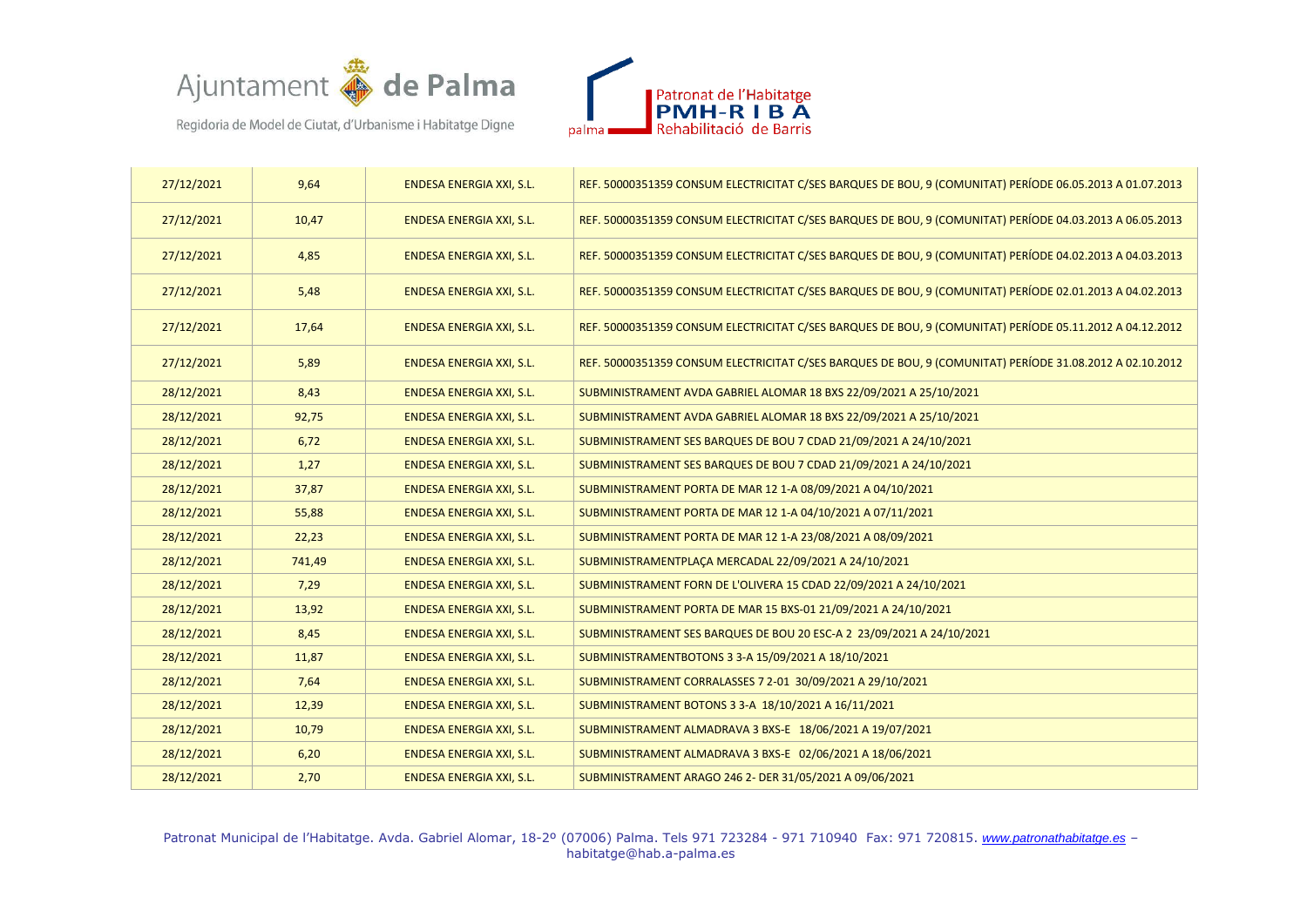



| 28/12/2021 | 9,31  | ENDESA ENERGIA XXI, S.L.        | SUBMINISTRAMENT ARAGO 246 2- DER 09/06/2021 A 10/07/2021                          |
|------------|-------|---------------------------------|-----------------------------------------------------------------------------------|
| 28/12/2021 | 18,90 | ENDESA ENERGIA XXI, S.L.        | SUBMINISTRAMENT ARAGO 246 2- DER 10/07/2021 A 10/09/2021                          |
| 28/12/2021 | 12,19 | ENDESA ENERGIA XXI, S.L.        | SUBMINISTRAMENT ALMADRAVA 3BXS-4 25/01/2021 A 21/02/2021                          |
| 28/12/2021 | 57,97 | <b>ENDESA ENERGIA XXI, S.L.</b> | SUBMINISTRAMENTDAMAS CALVET 19B 2-02 22/09/2021 A 28/10/2021                      |
| 28/12/2021 | 9,20  | <b>ENDESA ENERGIA XXI, S.L.</b> | SUBMINISTRAMENT MUSIC BALTASAR SAMPER 1 3-03 07/09/2021 A 10/10/2021              |
| 28/12/2021 | 36,87 | ENDESA ENERGIA XXI, S.L.        | SUBMINISTRAMENT DAMAS CALVET 19 1-01 01/09/2021 AL 03/10/2021                     |
| 28/12/2021 | 6,36  | ENDESA ENERGIA XXI, S.L.        | SUBMINISTRAMENT EDITOR CALDENTEY 3 BXS-IZQ 08/09/2021 A 11/10/2021                |
| 28/12/2021 | 7,36  | ENDESA ENERGIA XXI, S.L.        | SUBMINISTRAMENT FELIP II 2A-1DCH 09/09/2021 A 01/10/2021                          |
| 28/12/2021 | 0,47  | ENDESA ENERGIA XXI, S.L.        | SUBMINISTRAMENT PORTA DE MAR 12 BXS 24/10/2021 A 26/10/2021                       |
| 28/12/2021 | 8,70  | ENDESA ENERGIA XXI, S.L.        | SUBMINISTRAMENT PORTA DE MAR 12 BXS 22/09/2021 A 24/10/2021                       |
| 28/12/2021 | 64,88 | ENDESA ENERGIA XXI, S.L.        | SUBMINISTRAMENT JOAN D'AUSTRIA 3B 3IZQ 17/09/2021 A 20/10/2021                    |
| 28/12/2021 | 4,75  | ENDESA ENERGIA XXI, S.L.        | SUBMINISTRAMENT PASSATGE CALA MURTA 2 3-4 09/09/2021 A 06/10/2021                 |
| 28/12/2021 | 15,69 | ENDESA ENERGIA XXI, S.L.        | SUBMINISTRAMENT GAS MUSIC BALTASAR SAMPER 1 3C 12/08/2021 A 30/09/2021            |
| 28/12/2021 | 2,39  | <b>ENDESA ENERGIA XXI, S.L.</b> | SUBMINISTRAMENT GAS DAMAS CALVET 19B 2-2 15/09/2021 A 30/09/2021                  |
| 28/12/2021 | 4,40  | ENDESA ENERGIA XXI, S.L.        | SUBMINISTRAMENT GAS PORTA DE MAR 15 BXS-1 17/09/2021 A 30/09/2021                 |
| 28/12/2021 | 11,62 | <b>ENDESA ENERGIA XXI, S.L.</b> | SUBMINISTRAMENT GAS SES BARQUES DE BOU 20 ESC A2 26/08/2021 A30/09/2021           |
| 28/12/2021 | 3,20  | ENDESA ENERGIA XXI, S.L.        | SUBMINISTRAMENT GAS PORTA DE MAR 15 BXS 1 30/09/2021 A 08/10/2021                 |
| 27/10/2021 | 23,09 | ENDESA ENERGIA, S.A.U.          | SUBMINISTRAMENT C/ DAMAS CALVET, 19, B - CTAT PERÍODE 31.05.21 A 21.07.21         |
| 27/10/2021 | 3,02  | ENDESA ENERGIA, S.A.U.          | SUBMINISTRAMENT C/ DAMAS CALVET, 19, B - CTAT PERÍODE 31.05.21 A 21.07.21         |
| 27/10/2021 | 26,62 | ENDESA ENERGIA, S.A.U.          | SUBMINISTRAMENT C/CERDA, 12, APARCAMENT PERÍODE 31.05.21 A 17.07.21               |
| 27/10/2021 | 15,98 | ENDESA ENERGIA, S.A.U.          | SUBMINISTRAMENT C/CERDA, 12, APARCAMENT PERÍODE 31.05.21 A 17.07.21               |
| 27/10/2021 | 5,02  | ENDESA ENERGIA, S.A.U.          | SUBMINISTRAMENT C/TEMPLE, 12 - COMUNITAT PERÍODE 31.05.21 A 20.07.21              |
| 27/10/2021 | 0,74  | ENDESA ENERGIA, S.A.U.          | SUBMINISTRAMENT C/TEMPLE, 12 - COMUNITAT PERÍODE 31.05.21 A 20.07.21              |
| 27/10/2021 | 22,94 | ENDESA ENERGIA, S.A.U.          | SUBMINISTRAMENT C/DAMAS CALVET, 19, ESC.1 - COMUNITAT PERÍODE 31.05.21 A 19.07.21 |
| 27/10/2021 | 2,98  | ENDESA ENERGIA, S.A.U.          | SUBMINISTRAMENT C/DAMAS CALVET, 19, ESC.1 - COMUNITAT PERÍODE 31.05.21 A 19.07.21 |
| 28/10/2021 | 6,06  | ENDESA ENERGIA, S.A.U.          | SUBMINISTRAMENT C/FORN DE L'OLIVERA, 9 - COMUNITAT PERÍODE 31.05.21 A 19.07.21    |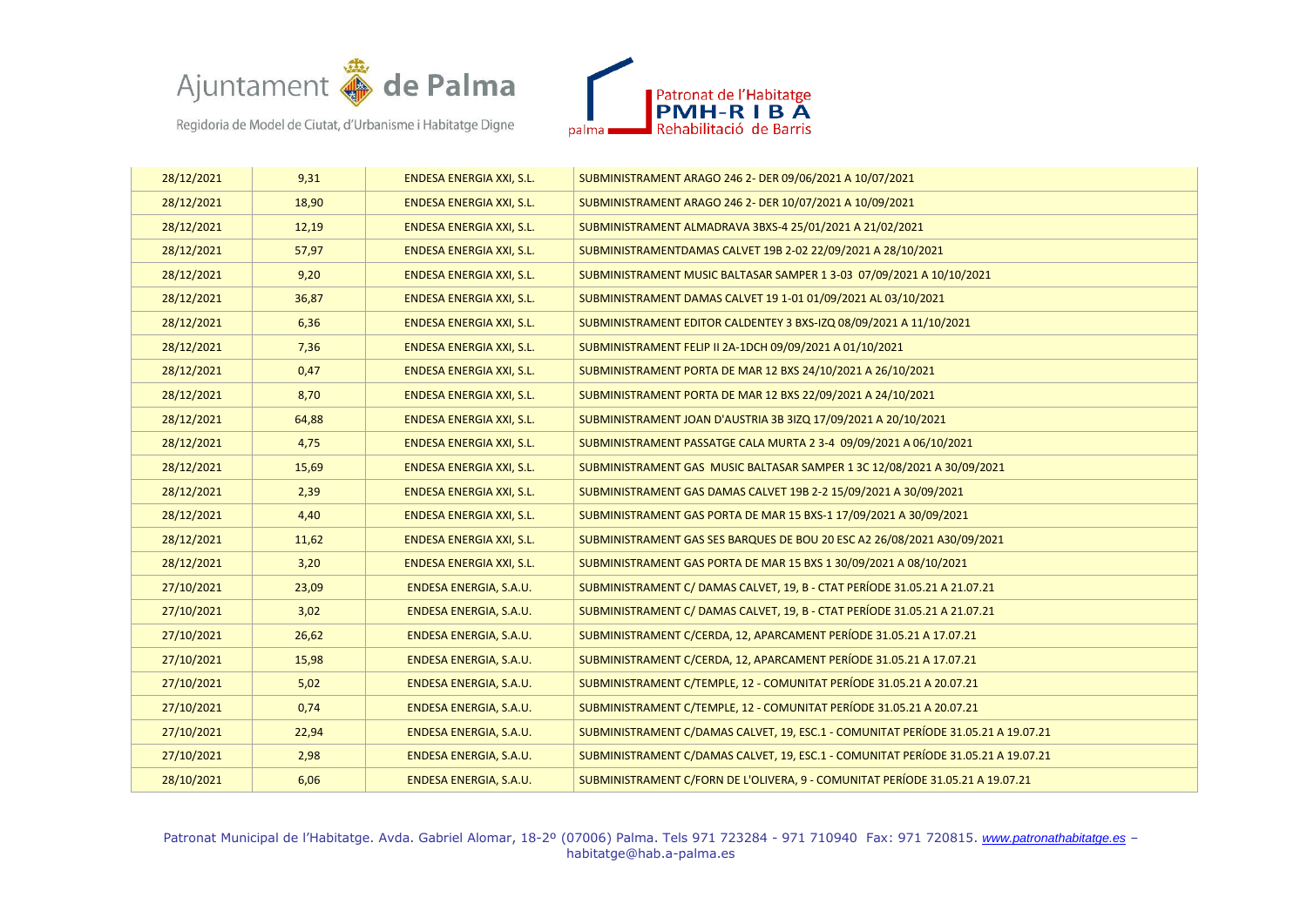



| 28/10/2021 | 1,61   | ENDESA ENERGIA, S.A.U. | SUBMINISTRAMENT C/FORN DE L'OLIVERA, 9 - COMUNITAT PERÍODE 31.05.21 A 19.07.21           |
|------------|--------|------------------------|------------------------------------------------------------------------------------------|
| 28/10/2021 | 3,89   | ENDESA ENERGIA, S.A.U. | SUBMINISTRAMENT C/SANT PERE, 16 -COMUNITAT PERÍODE DEL 31.05.21 AL 19.07.21              |
| 28/10/2021 | 0,99   | ENDESA ENERGIA, S.A.U. | SUBMINISTRAMENT C/SANT PERE, 16 -COMUNITAT PERÍODE DEL 31.05.21 AL 19.07.21              |
| 28/10/2021 | 10,25  | ENDESA ENERGIA, S.A.U. | SUBMINISTRAMENT PLACA LLORENC BISBAL, 5 PERÍODE DEL 31.05.21 A 20.07.21                  |
| 28/10/2021 | 3,88   | ENDESA ENERGIA, S.A.U. | SUBMINISTRAMENT C/ SANT CRISTOFOL, 3 - COMUNITAT PERÍODE 31.05.21 A 19.07.21             |
| 28/10/2021 | 70,65  | ENDESA ENERGIA, S.A.U. | SUBMINISTRAMENT C/LLOTGETA, 9 - COMUNITAT PERÍODE 31.05.21 A 20.07.21                    |
| 28/10/2021 | 12,27  | ENDESA ENERGIA, S.A.U. | SUBMINISTRAMENT C/BASTIO D'EN BERARD,8 - COMUNITAT PERÍODE 31.05.21 A 21.07.21           |
| 28/10/2021 | 13,61  | ENDESA ENERGIA, S.A.U. | SUBMINISTRAMENT C/SES BARQUES DE BOU, 20 - COMUNITAT PERÍODE 31.05.21 A 20.07.21         |
| 28/10/2021 | 55,05  | ENDESA ENERGIA, S.A.U. | SUBMINISTRAMENT C/LLOTGETA, 11 - COMUNITAT PERÍODE 31.05.21 A 20.07.21                   |
| 28/10/2021 | 6,82   | ENDESA ENERGIA, S.A.U. | SUBMINISTRAMENT C/ SES BARQUES DE BOU, 12 PERÍODE 31.05.21 A 20.07.21                    |
| 28/10/2021 | 10,00  | ENDESA ENERGIA, S.A.U. | SUBMINISTRAMENT PL LLORENC BISBAL, 11B, BAIXOS PERÍODE 31.05.21 A 20.07.21               |
| 28/10/2021 | 11,88  | ENDESA ENERGIA, S.A.U. | SUBMINISTRAMENT C/PORTA DEL MAR,11 - C/CAPELLANS - COMUNITAT PERÍODE 31.05.21 A 19.07.21 |
| 28/10/2021 | 5,37   | ENDESA ENERGIA, S.A.U. | SUBMINISTRAMENT C/FORN DE L'OLIVERA, 6 - COMUNITAT PERÍODE 31.05.21 A 20.07.21           |
| 28/10/2021 | 11,21  | ENDESA ENERGIA, S.A.U. | SUBMINISTRAMENT C/SANT MAGI, 47 PERÍODE DEL 31.05.21 AL 20.07.21                         |
| 28/10/2021 | 40,17  | ENDESA ENERGIA, S.A.U. | SUBMINISTRAMENT C/MIQUEL DELS SANTS OLIVER, 7 PERÍODE DEL 31.05.21 AL 20.07.21           |
| 28/10/2021 | 6,80   | ENDESA ENERGIA, S.A.U. | SUBMINISTRAMENT C/PORTA DEL MAR, 15 PERÍODE 31.05.21 A 19.07.21                          |
| 28/10/2021 | 15,98  | ENDESA ENERGIA, S.A.U. | SUBMINISTRAMENT C/MIQUEL ANGEL LLAUGER, 6 - COMUNITAT PERÍODE 31.05.21 A 20.07.21        |
| 28/10/2021 | 11,21  | ENDESA ENERGIA, S.A.U. | SUBMINISTRAMENT C/PESCADORS,1 - COMUNITAT PERÍODE 31.05.21 A 19.07.21                    |
| 28/10/2021 | 312,79 | ENDESA ENERGIA, S.A.U. | SUBMINISTRAMENT C/BOTONS, 3 - COMUNITAT PERÍODE 31.05.21 A 24.07.21                      |
| 28/10/2021 | 5,89   | ENDESA ENERGIA, S.A.U. | SUBMINISTRAMENT C/CORRALASSES, 9 - COMUNITAT PERÍODE 31.05.21 A 20.07.21                 |
| 28/10/2021 | 11,35  | ENDESA ENERGIA, S.A.U. | SUBMINISTRAMENT PL SANTA FE, 8 PERIODE 31.05.21 A 20.07.21                               |
| 28/10/2021 | 11,66  | ENDESA ENERGIA, S.A.U. | SUBMINISTRAMENT C/POSADA MONSERRAT, 22 PERÍODE 31.05.21 A 21.07.21                       |
| 28/10/2021 | 15,73  | ENDESA ENERGIA, S.A.U. | SUBMINISTRAMENT PL NOVA FERRERIA, 2 PERÍODE 31.05.21 A21.07.21                           |
| 28/10/2021 | 71,66  | ENDESA ENERGIA, S.A.U. | SUBMINISTRAMENT C/ DESEMPARATS, 7 PERÍODE 31.05.21 A 21.07.21                            |
| 28/10/2021 | 28,43  | ENDESA ENERGIA, S.A.U. | SUBMINISTRAMENT C/GOETHE, 8 - COMUNITAT PERÍODE 31.05.21 A 19.07.21                      |
| 28/10/2021 | 10,53  | ENDESA ENERGIA, S.A.U. | SUBMINISTRAMENT C/FORN DE L'OLIVERA, 17 - COMUNITAT PERÍODE 31.05.21 A 19.07.21          |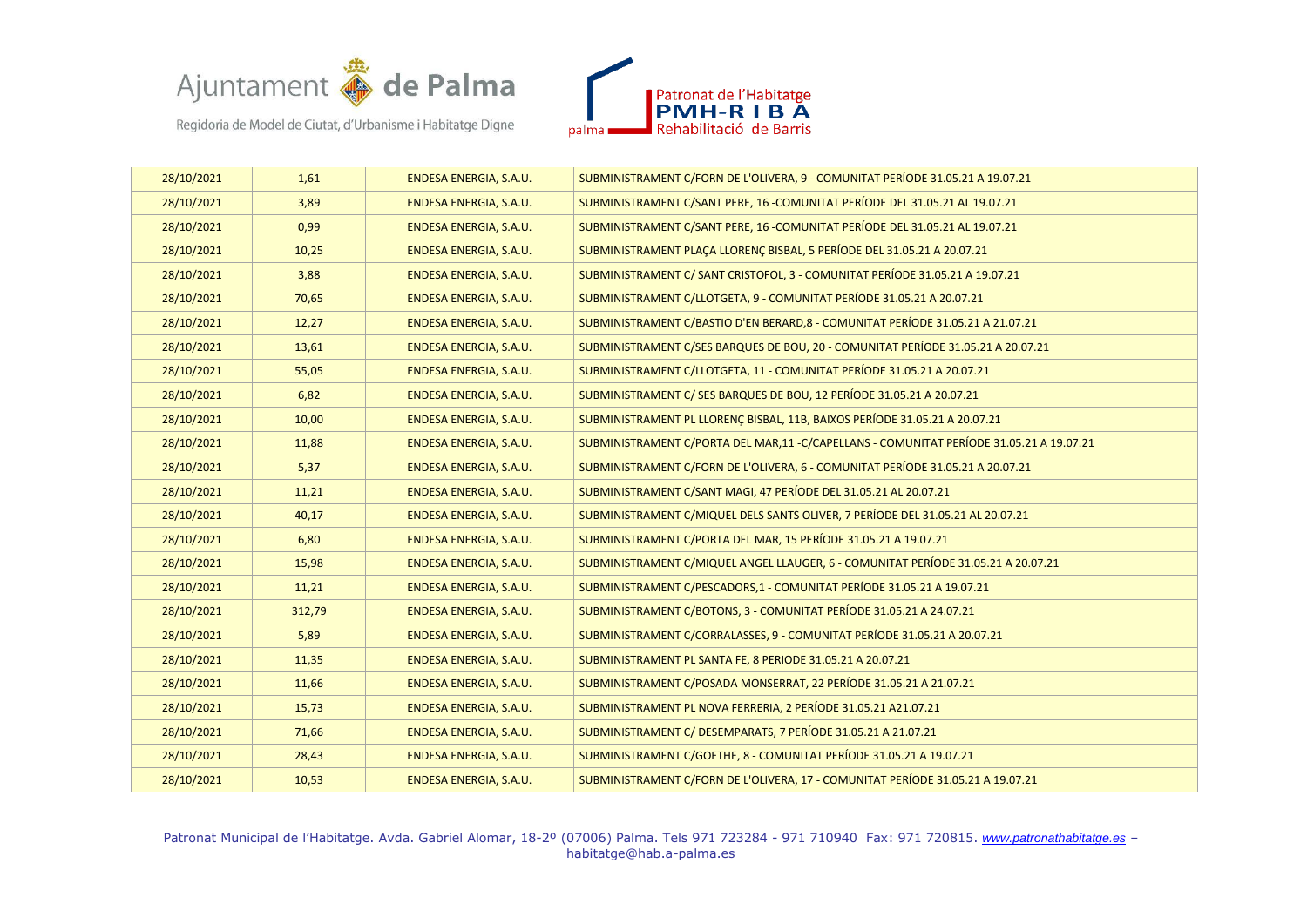



| 28/10/2021 | 11,51 | ENDESA ENERGIA, S.A.U. | SUBMINISTRAMENT C/CORRALASSES, 7 - COMUNITAT PERÍODE 31.05.21 A 20.07.21                      |
|------------|-------|------------------------|-----------------------------------------------------------------------------------------------|
| 28/10/2021 | 8,30  | ENDESA ENERGIA, S.A.U. | SUBMINISTRAMENT C/CERDA, 12, APARCAMENT PERÍODE 31.05.21 A 17.07.21                           |
| 28/10/2021 | 17,56 | ENDESA ENERGIA, S.A.U. | SUBMINISTRAMENT C/BASTIO DEL PRINCEP, 5 - COMUNITAT PERÍODE 31.05.21 A 19.07.21               |
| 28/10/2021 | 26,78 | ENDESA ENERGIA, S.A.U. | SUBMINISTRAMENT C/DAMAS CALVET, 19 - COMUNITAT PERÍODE 31.05.21 A 19.07.21                    |
| 28/10/2021 | 8,37  | ENDESA ENERGIA, S.A.U. | SUBMINISTRAMENT C/EDITOR CALDENTEY, 1 - COMUNITAT PERÍODE 31.05.21 A 19.07.21                 |
| 28/10/2021 | 7,07  | ENDESA ENERGIA, S.A.U. | SUBMINISTRAMENT C/ PORTA DEL MAR, 12 PERÍODE 31.05.21 A 20.07.21                              |
| 28/10/2021 | 5,35  | ENDESA ENERGIA, S.A.U. | SUBMINISTRAMENT C/ SANT PERE, 12 PERÍODE 31.05.21 A 19.07.21                                  |
| 24/11/2021 | 9,14  | ENDESA ENERGIA, S.A.U. | CONSUM ELECTRICITAT C/EDITOR CALDENTEY, 5 - COMUNITAT PERÍODE 31.05.2021 A 14.07.2021         |
| 24/11/2021 | 0,41  | ENDESA ENERGIA, S.A.U. | CONSUM ELECTRICITAT C/EDITOR CALDENTEY, 5 - COMUNITAT PERÍODE 31.05.2021 A 14.07.2021         |
| 24/11/2021 | 9,31  | ENDESA ENERGIA, S.A.U. | CONSUM ELECTRICITAT C/EDITOR CALDENTEY, 5 - COMUNITAT PERÍODE 14.07.2021 A 12.09.2021         |
| 24/11/2021 | 0,41  | ENDESA ENERGIA, S.A.U. | CONSUM ELECTRICITAT C/EDITOR CALDENTEY, 5 - COMUNITAT PERÍODE 14.07.2021 A 12.09.2021         |
| 24/11/2021 | 28,74 | ENDESA ENERGIA, S.A.U. | CONSUM ELECTRICITAT C/DAMAS CALVET, 19B - COMUNITAT PERÍODE 19.07.21 A 20.09.21               |
| 24/11/2021 | 3,02  | ENDESA ENERGIA, S.A.U. | CONSUM ELECTRICITAT C/DAMAS CALVET, 19B - COMUNITAT PERÍODE 19.07.21 A 20.09.21               |
| 24/11/2021 | 28,63 | ENDESA ENERGIA, S.A.U. | CONSUM ELECTRICITAT C/DAMAS CALVET, 19 - ESCALA 1 - COMUNITAT PERÍODE 19.07.2021 A 20.09.2021 |
| 24/11/2021 | 2,98  | ENDESA ENERGIA, S.A.U. | CONSUM ELECTRICITAT C/DAMAS CALVET, 19 - ESCALA 1 - COMUNITAT PERÍODE 19.07.2021 A 20.09.2021 |
| 24/11/2021 | 7,36  | ENDESA ENERGIA, S.A.U. | CONSUM ELECTRICITAT C/PORTA DE MAR, 15 PERÍODE 19.07.21 A 20.09.21                            |
| 24/11/2021 | 0,88  | ENDESA ENERGIA, S.A.U. | CONSUM ELECTRICITAT C/PORTA DE MAR, 15 PERÍODE 19.07.21 A 20.09.21                            |
| 24/11/2021 | 5,11  | ENDESA ENERGIA, S.A.U. | CONSUM ELECTRICITAT C/SANT PERE, 16 - COMUNITAT PERÍODE 19.07.21 A 21.09.21                   |
| 24/11/2021 | 0,99  | ENDESA ENERGIA, S.A.U. | CONSUM ELECTRICITAT C/SANT PERE, 16 - COMUNITAT PERÍODE 19.07.21 A 21.09.21                   |
| 24/11/2021 | 7,53  | ENDESA ENERGIA, S.A.U. | CONSUM ELECTRICITAT C/FORN DE L'OLIVERA, 9 - COMUNITAT PERÍODE 19.07.21 A 21.09.21            |
| 24/11/2021 | 1,61  | ENDESA ENERGIA, S.A.U. | CONSUM ELECTRICITAT C/FORN DE L'OLIVERA, 9 - COMUNITAT PERÍODE 19.07.21 A 21.09.21            |
| 24/11/2021 | 6,29  | ENDESA ENERGIA, S.A.U. | CONSUM ELECTRICITAT C/TEMPLE, 12 - COMUNITAT PERÍODE 20.07.21 A 20.09.21                      |
| 24/11/2021 | 0,74  | ENDESA ENERGIA, S.A.U. | CONSUM ELECTRICITAT C/TEMPLE, 12 - COMUNITAT PERÍODE 20.07.21 A 20.09.21                      |
| 24/11/2021 | 8,62  | ENDESA ENERGIA, S.A.U. | CONSUM ELECTRICITAT C/PORTA DE MAR, 12 PERÍODE 20.07.2021 A 20.09.2021                        |
| 24/11/2021 | 0,95  | ENDESA ENERGIA, S.A.U. | CONSUM ELECTRICITAT C/PORTA DE MAR, 12 PERÍODE 20.07.2021 A 20.09.2021                        |
| 24/11/2021 | 32,55 | ENDESA ENERGIA, S.A.U. | CONSUM ELECTRICITAT C/CERDA, 12, APARCAMENT PERÍODE 17.07.2021 A 21.09.2021                   |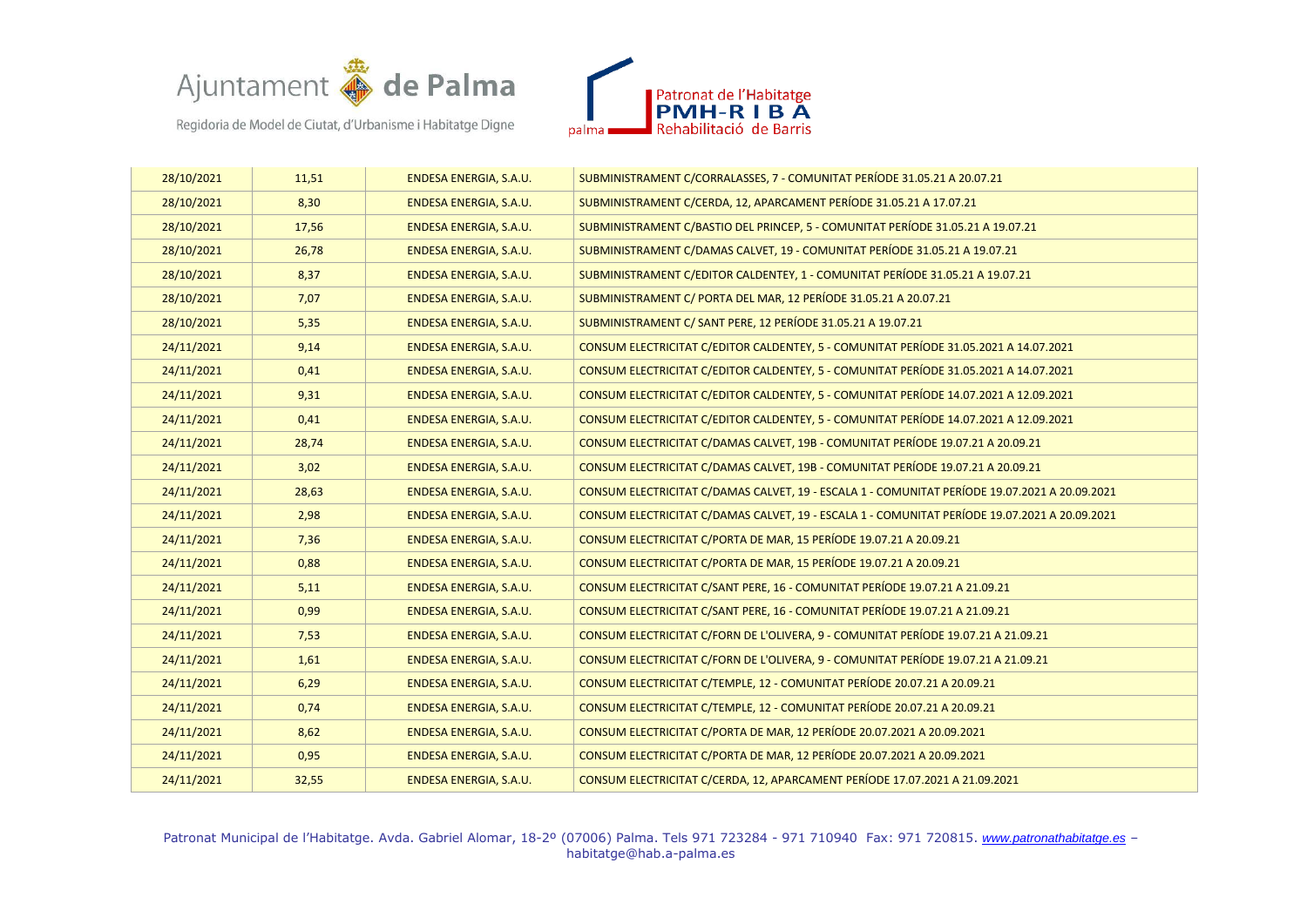



| 24/11/2021 | 19,54 | ENDESA ENERGIA, S.A.U. | CONSUM ELECTRICITAT C/CERDA, 12, APARCAMENT PERÍODE 17.07.2021 A 21.09.2021                    |
|------------|-------|------------------------|------------------------------------------------------------------------------------------------|
| 24/11/2021 | 12,05 | ENDESA ENERGIA, S.A.U. | CONSUM ELECTRICITAT PLACA LLORENC BISBAL 11B, BAIXOS PERÍODE 20.07.21 A 19.09.21               |
| 24/11/2021 | 13,71 | ENDESA ENERGIA, S.A.U. | CONSUM ELECTRICITAT C/CORRALASSES, 7 - COMUNITAT PERÍODE 20.07.21 A 20.09.21                   |
| 24/11/2021 | 12,96 | ENDESA ENERGIA, S.A.U. | CONSUM ELECTRICITAT C/SANTA FE, 8 PERÍODE 20.07.21 A 20.09.21                                  |
| 24/11/2021 | 31,54 | ENDESA ENERGIA, S.A.U. | CONSUM ELECTRICITAT C/GOETHE, 8 - COMUNITAT PERÍODE 19.07.21 A 20.09.21                        |
| 24/11/2021 | 13,41 | ENDESA ENERGIA, S.A.U. | CONSUM ELECTRICITAT C/PPOSADA MONSERRAT, 22, PERÍODE 21.07.2021 A 19.09.2021                   |
| 24/11/2021 | 87,83 | ENDESA ENERGIA, S.A.U. | CONSUM ELECTRICITAT C/LLOTGETA, 9 - COMUNITAT PERÍODE 20.07.2021 A 21.09.2021                  |
| 24/11/2021 | 19,64 | ENDESA ENERGIA, S.A.U. | CONSUM ELECTRICITAT PLAÇA NOVA FERRERIA, 2, ZONES COMUNS PERÍODE 18.07.2021 A 20.09.2021       |
| 24/11/2021 | 13,21 | ENDESA ENERGIA, S.A.U. | CONSUM ELECTRICITAT C/SANT MAGI, 47 PERÍODE 20.07.2021 A 21.09.2021                            |
| 24/11/2021 | 9,88  | ENDESA ENERGIA, S.A.U. | CONSUM ELECTRICITAT C/SAN CRISTOFOL, 3 - COMUNITAT PERÍODE 19.07.2021 A 20.09.2021             |
| 24/11/2021 | 14,81 | ENDESA ENERGIA, S.A.U. | CONSUM ELECTRICITAT C/PORTA DE MAR 11 - C/CAPELLANS PERÍODE 19.07.2021 A 20.09.2021            |
| 24/11/2021 | 7,27  | ENDESA ENERGIA, S.A.U. | CONSUM ELECTRICITAT C/CORRALASSES, 9 - COMUNITAT PERÍODE 20.07.2021 A 20.09.2021               |
| 24/11/2021 | 10,00 | ENDESA ENERGIA, S.A.U. | CONSUM ELECTRICITAT C/EDITOR CALDENTEY, 1 - COMUNITAT PERÍODE 19.07.2021 A 20.09.2021          |
| 24/11/2021 | 48,03 | ENDESA ENERGIA, S.A.U. | CONSUM ELECTRICITAT C/MIQUEL DELS SANTS OLIVER, 7 PERÍODE 20.07.2021 A 20.09.2021              |
| 24/11/2021 | 64,16 | ENDESA ENERGIA, S.A.U. | CONSUM ELECTRICITAT C/LLOTGETA, 11 PERÍODE 20.07.2021 A 21.09.2021                             |
| 24/11/2021 | 19,00 | ENDESA ENERGIA, S.A.U. | CONSUM ELECTRCITAT C/MIQUEL ANGEL LLAUGER, 6-16 - COMUNITAT PERÍODE 20.07.2021 A 21.09.2021    |
| 24/11/2021 | 73,66 | ENDESA ENERGIA, S.A.U. | CONSUM ELECTRICITAT C/DESEMPARATS, 7 - COMUNITAT PERÍODE 21.07.2021 A 19.09.2021               |
| 24/11/2021 | 6,92  | ENDESA ENERGIA, S.A.U. | CONSUM ELECTRICITAT C/SANT PERE, 12 PERÍODE 19.07.2021 A 21/09/2021                            |
| 24/11/2021 | 6,37  | ENDESA ENERGIA, S.A.U. | CONSUM ELECTRICITAT C/FORN DE L'OLIVERA, 6 - COMUINITAT PERÍODE 20.07.2021 A 20.09.2021        |
| 24/11/2021 | 27,80 | ENDESA ENERGIA, S.A.U. | CONSUM ELECTRICITAT C/BASTIO DEL PRINCEP, 5 ESCALA A COMUNITAT PERÍODE 19.07.2021 A 20.09.2021 |
| 24/11/2021 | 8,32  | ENDESA ENERGIA, S.A.U. | CONSUM ELECTRICITAT C/ SES BARQUES DE BOU, 12 PERÍODE 20.07.2021 A 20.09.2021                  |
| 24/11/2021 | 12,69 | ENDESA ENERGIA, S.A.U. | CONSUM ELECTRICITAT PLACA LLORENC BISBAL, 5 - COMUNITAT PERÍODE 20.07.2021 A 21.09.2021        |
| 25/11/2021 | 10,88 | ENDESA ENERGIA, S.A.U. | CONSUM ELECTRICITAT C/ CERDA, 12 - APARCAMENT COMUNITAT PERÍODE 17.07.2021 A 21.09.2021        |
| 25/11/2021 | 15,36 | ENDESA ENERGIA, S.A.U. | CONSUM ELECTRICITAT C/ SES BARQUES DE BOU, 20 - COMUNITAT PERÍODE 20.07.2021 A 20.09.2021      |
| 25/11/2021 | 13,98 | ENDESA ENERGIA, S.A.U. | CONSUM ELECTRICITAT C/BASTIO DEN BERARD, 8, - COMUNITAT PERÍODE 21.07.2021 A 21.09.2021        |
| 25/11/2021 | 14,16 | ENDESA ENERGIA, S.A.U. | CONSUM ELECTRICITAT C/PESCADORS, 1 - COMUNITAT PERÍODE 19.07.2021 A 21.09.2021                 |